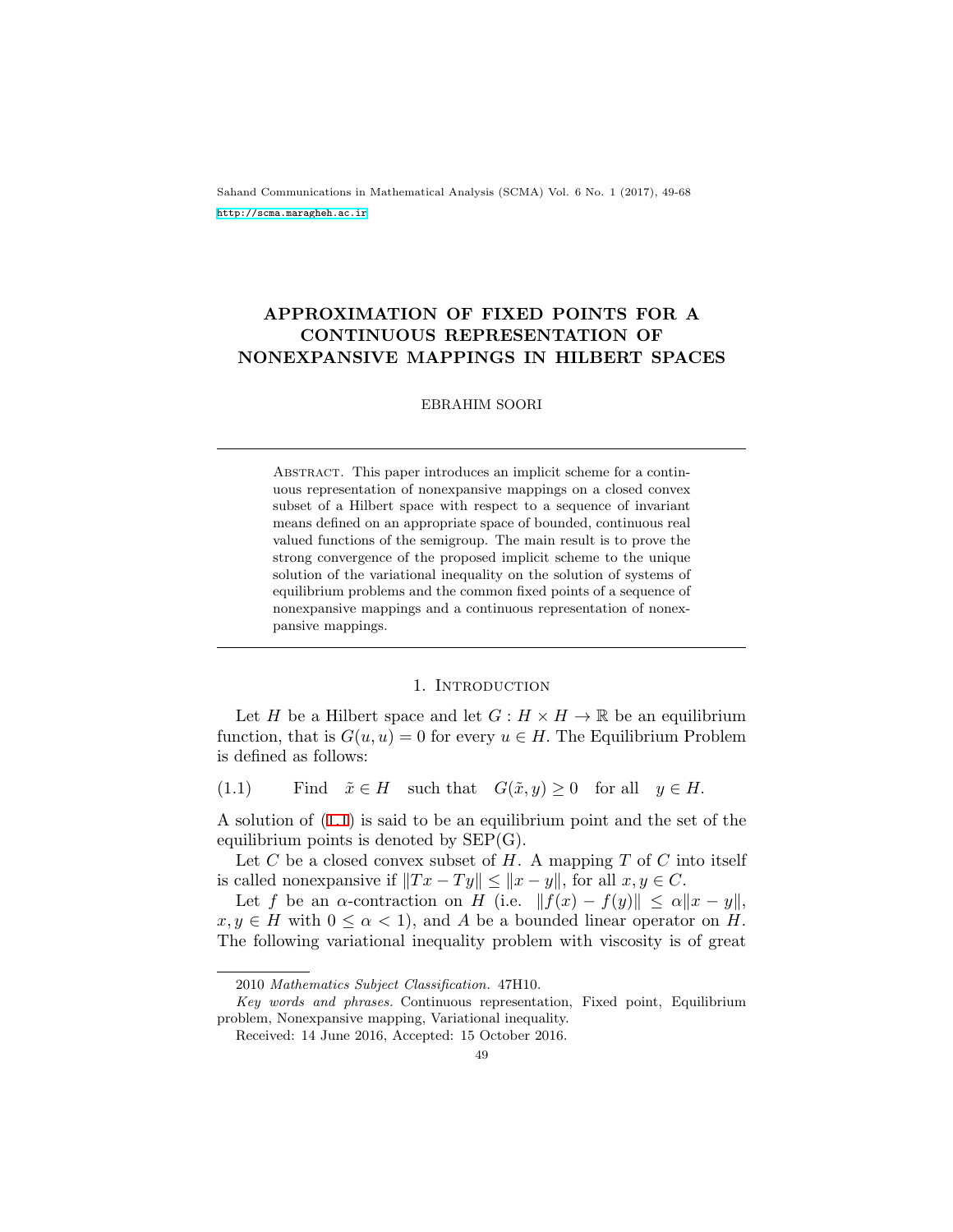interest[[8](#page-18-0)]. Find *x ∗* in *C* such that

(1.2) 
$$
\langle (A - \gamma f)x^*, x - x^* \rangle \ge 0 \quad (x \in C),
$$

which is the optimality condition for the minimization problem

<span id="page-1-0"></span>
$$
\min_{x \in C} \left( \frac{1}{2} \langle Ax, x \rangle + h(x) \right),\,
$$

where  $\gamma$  satisfies  $||I - A|| \leq 1 - \alpha \gamma$  and *h* is a potential function for  $\gamma f$  $(\text{that is } h'(x) = \gamma f(x)).$ 

Let *C* be a closed convex subset of a Hilbert space *H*. A mapping  $T: C \to C$  is called Lipschitzian, if there exists a nonnegative number *k* such that  $||Tx - Ty|| \le k||x - y||$  for all  $x, y \in C$ .

Let  $B: C \to H$  be a nonlinear map. Let  $P_C$  be the projection of *H* onto the convex subset *C*. The classical variational inequality problem, denoted by  $VI(C, B)$  is to find  $u \in C$  such that

$$
\langle Bu, v - u \rangle \ge 0,
$$

for all  $v \in C$ . For a given  $z \in H$ ,  $u \in C$  satisfies the inequality

$$
\langle u-z, v-u \rangle \ge 0, \quad (v \in C),
$$

if and only if  $u = P_C z$ . It is known that the projection operator  $P_C$  is nonexpansive. It is also known that  $P_C$  satisfies

$$
\langle x - y, P_C x - P_C y \rangle \ge ||P_C x - P_C y||^2,
$$

for  $x, y \in H$ .

Recall that the following definitions:

(1) *B* is called *v*-strongly monotone, if

$$
\langle Bx - By, x - y \rangle \ge v \|x - y\|^2
$$
 for all  $x, y \in C$ ,

for a constant  $v > 0$ . This implies that

$$
||Bx - By|| \ge v||x - y||,
$$

that is, *B* is *v*-expansive and when  $v = 1$ , it is expansive.

(2) *B* is said to be *v*-cocoercive, if there exists a constant  $v > 0$ such that

$$
\langle Bx - By, x - y \rangle \ge v \|Bx - By\|^2 \quad \text{for all} \quad x, y \in C,
$$

clearly, every *v*-cocoercive map  $B$  is  $1/v$ -Lipschitz continuous  $([18]).$  $([18]).$  $([18]).$ 

(3) *B* is called relaxed *u*-cocoercive, if there exists a constant  $u > 0$ such that

$$
\langle Bx - By, x - y \rangle \ge (-u) \|Bx - By\|^2 \quad \text{for all} \quad x, y \in C.
$$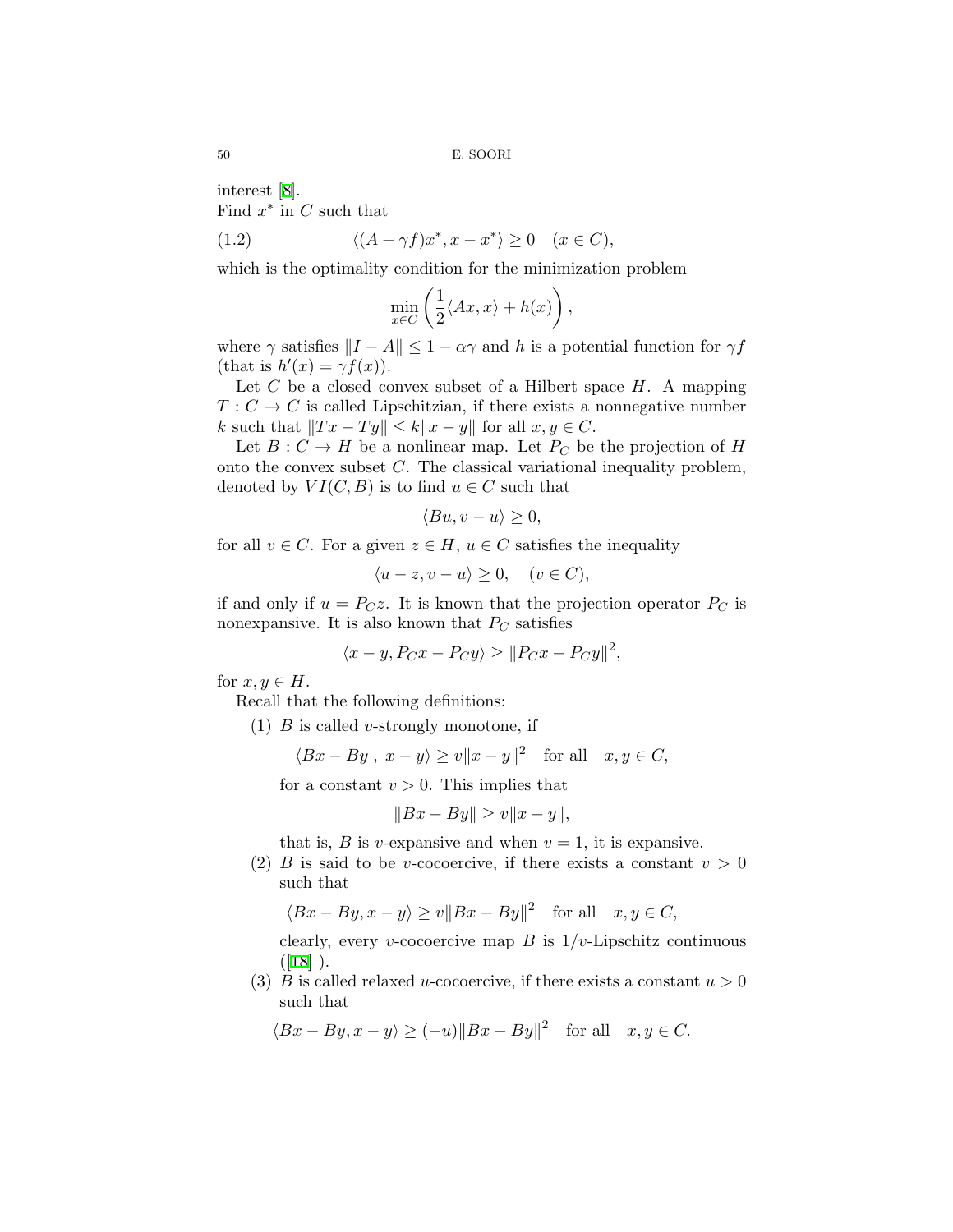(4) *B* is said to be relaxed  $(u, v)$ -cocoercive, if there exist two constants  $u, v > 0$  such that

$$
\langle Bx - By, x - y \rangle \ge (-u) \|Bx - By\|^2 + v \|x - y\|^2 \quad \text{for all} \quad x, y \in C.
$$
  
For  $u = 0$ , B is v-strongly monotone. This class of maps is

more general than the class of strongly monotone maps. Clearly, every *v*-strongly monotone map is a relaxed (*u, v*)-cocoercive map.

(5) A semitopological semigroup is a semigroup *S* with a Hausdorff topology such that for each  $a \in S$ , the mappings  $s \to a.s$  and  $s \rightarrow s.a$  from *S* to *S* are continuous.

Plubtieng and Punpaeng in [\[10](#page-18-1)] proved a strong convergence theorem for an implicit sequence  $\{x_n\}$  obtained from the viscosity approximation method for finding a common element in SEP(G)*∩*Fix(T) which satisfies thevariational inequality  $(1.2)$  $(1.2)$  (see also [\[16](#page-19-1)]):

**Theorem 1.1.** *Let C be a nonempty closed convex subset of a Hilbert space*  $H$ *. Let*  $G$  *be a bifunction from*  $H \times H$  *into*  $\mathbb{R}$  *satisfying* 

- $(A_1)$   $G(x, x) = 0$  *for all*  $x \in C$ ;
- $(A_2)$  *G* is monotone, i.e.  $G(x, y) + G(y, x) \leq 0$  for all  $x, y \in C$ ;
- $(A_3)$  *For all*  $x, y, z \in C$ *,*

$$
\limsup_{t \to 0} G(tz + (1-t)x, y) \le G(x, y);
$$

 $(A_4)$  *For all*  $x \in C$ ,  $y \mapsto G(x, y)$  *is convex and lower semicontinuous.* 

*For*  $x \in H$  *and*  $r > 0$ *, set*  $S_r : H \to C$  *to be the resolvent of*  $G$  *i.e.*  $S_r(x)$ *is the unique*  $z \in C$  *for which* 

$$
G(z, y) + \frac{1}{r} \langle y - z, z - x \rangle \ge 0, \quad (y \in C).
$$

*Let T be a nonexpansive mapping on H such that*  $\text{SEP}(G) \cap \text{Fix}(T) \neq \emptyset$ *.* Let *f* be a contraction of *H* into itself with  $\alpha \in (0,1)$ , and let *A* be a *strongly positive bounded linear operator on H with coefficient*  $\overline{\gamma} > 0$ *, and*  $0 < \gamma < \frac{\overline{\gamma}}{\alpha}$ *. Let*  $\{x_n\}$  *be the sequence generated by* 

$$
\begin{cases}\n x_n = \alpha_n \gamma f(x_n) + (I - \alpha_n A) T u_n, & (n \in \mathbb{N}), \\
G(u_n, y) + \frac{1}{r_n} \langle y - u_n, u_n - x_n \rangle \ge 0 & (y \in H),\n\end{cases}
$$

where  $u_n = S_{r_n} x_n$ ,  $\{r_n\} \subset (0, \infty)$  and  $\alpha_n \subset [0, 1]$  satisfying  $\lim_{n \to \infty} \alpha_n = 0$ , *and* lim inf  $\liminf_{n \to \infty} r_n > 0$ . Then,  $\{x_n\}$  and  $\{u_n\}$  converge strongly to a point *z in* Fix(T) *∩* SEP(G)*, which solves the variational inequality*

$$
\langle (A - \gamma f)z, z - x \rangle \le 0, \quad x \in \text{Fix(T)} \cap \text{SEP(G)}.
$$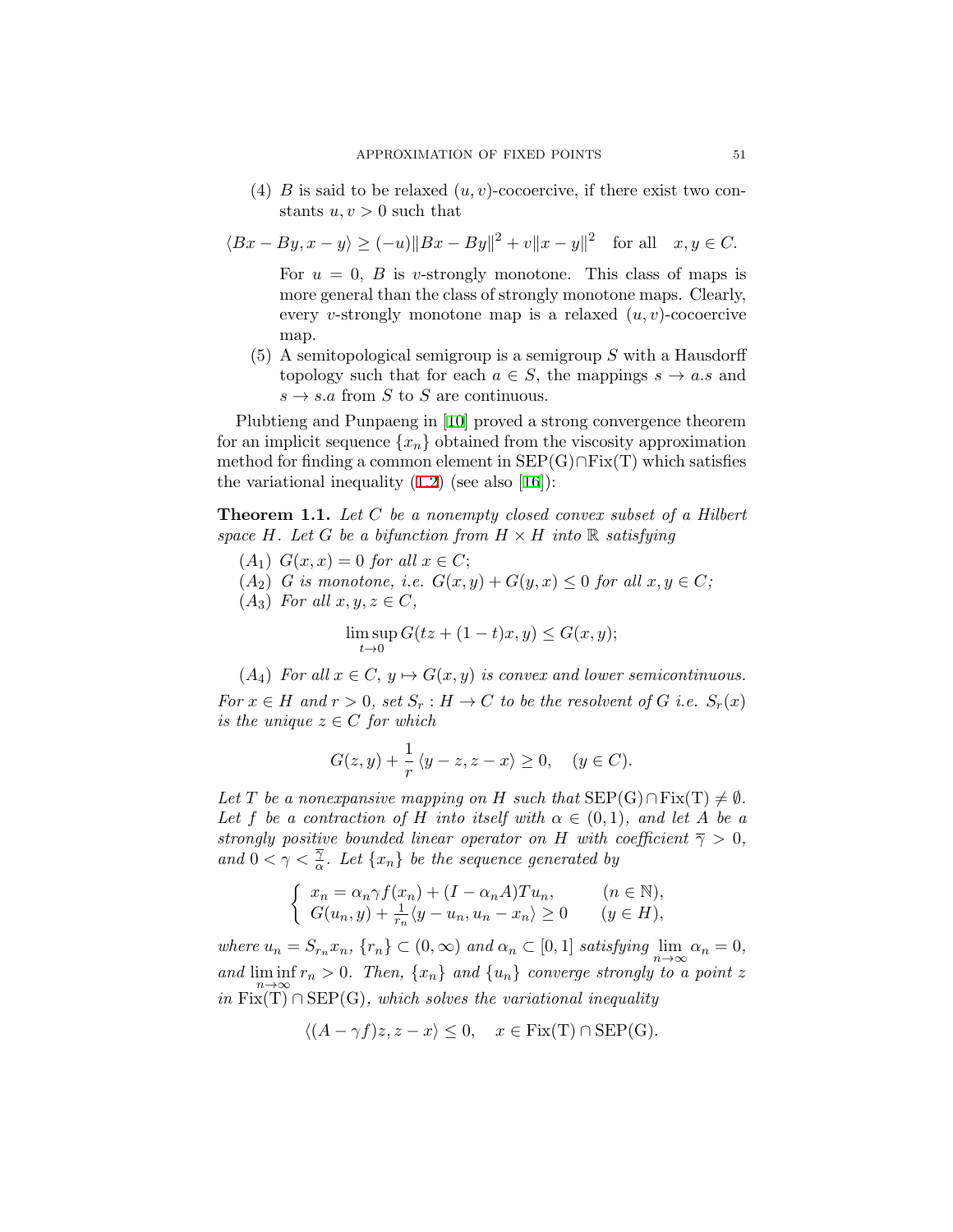The difference of this work with other works is that, we use of a semitopological semigroup *S*, *C*(*S*) instead of *B*(*S*) and a sequence of invariant means on an amenable subspace of  $C(S)$  and a continuous representation of nonexpansive mappings and when *S* equipped by discrete topology we conclude the results for *B*(*S*).

In the other words, in this paper, motivated by N. Hussain, M. L. Bami and E. Soori [\[5\]](#page-18-2), and E. Soori[[14\]](#page-19-2), we introduce the following general implicit algorithm for finding a common element of the set of solutions of a system of equilibrium problems  $\text{SEP}(\mathcal{G})$  for a family  $\mathcal{G} = \{G_k; k = 1, 2, \ldots, K\}$  of bifunctions and of the set of fixed points of a family  ${T_i}_{i \in \mathbb{N}}$  of nonexpansive mappings from *C* into itself and a continuous representation  $S = \{T_t : t \in S\}$  of a semitopological semigroup *S* as nonexpansive mappings from *C* into itself, with respect to *W*-mappings and a sequence  $\{\mu_n\}$  of invariant means defined on an appropriate subspace of bounded, continuous real-valued functions of the semigroup:

$$
z_n = \epsilon_n \gamma f(W_n z_n) + (I - \epsilon_n A)(I - r_n B) T_{\mu_n} W_n S_{r_{K,n}}^K \cdots S_{r_{2,n}}^2 S_{r_{1,n}}^1 z_n
$$
  
( $n \in \mathbb{N}$ ).

Our goal is to prove a result of strong convergence for an implicit scheme to approach an element  $u^* \in \bigcap_{n \in \mathbb{N}} \text{Fix}(T_n) \cap \text{SEP}(\mathcal{G})$  which is the unique solution of the variational inequalities  $VI(\bigcap_{n\in\mathbb{N}} \text{Fix}(T_n) \cap \text{GFD}(\mathcal{O})$  $\text{SEP}(\mathcal{G}), \text{B}$ , equivalently  $P_{\bigcap_{\mathfrak{n} \in \mathbb{N}} \text{Fix}(\mathrm{T}_n) \cap \text{SEP}(\mathcal{G})}(I - \lambda B)u^* = u^*$  for each  $\lambda > 0$ , and we also have  $P_{\bigcap_{n \in \mathbb{N}} \text{Fix}(T_n) \cap \text{SEP}(\mathcal{G})}(I - (A - \gamma f))u^* = u^*.$ 

## 2. preliminaries

Throughout this paper *H* denotes a Hilbert space. Moreover, we assume that *A* is a bounded strongly positive operator on *H* with constant  $\overline{\gamma}$ ; that is, there exists  $\overline{\gamma} > 0$  such that

$$
\langle Ax, x \rangle \ge \overline{\gamma} ||x||^2 \quad (x \in H).
$$

For a map  $T: H \to H$ , we denote by  $Fix(T) := \{x \in H : x = Tx\}$  the fixed point set of *T*. Note that if *T* is a nonexpansive mapping,  $Fix(T)$ is closed and convex (see[[3\]](#page-18-3)).

Let *S* be a semitopological semigroup. We denote by *B*(*S*) the Banach space of all bounded real-valued functions defined on *S* with supremum norm and let  $C(S)$  be the subspace of  $B(S)$  which consists of all bounded, continuous real-valued functions on *S*. For each  $s \in S$  and  $f \in B(S)$ , we define  $l_s$  and  $r_s$  in  $B(S)$  by

$$
(l_s f)(t) = f(st),
$$
  $(r_s f)(t) = f(ts),$   $(t \in S).$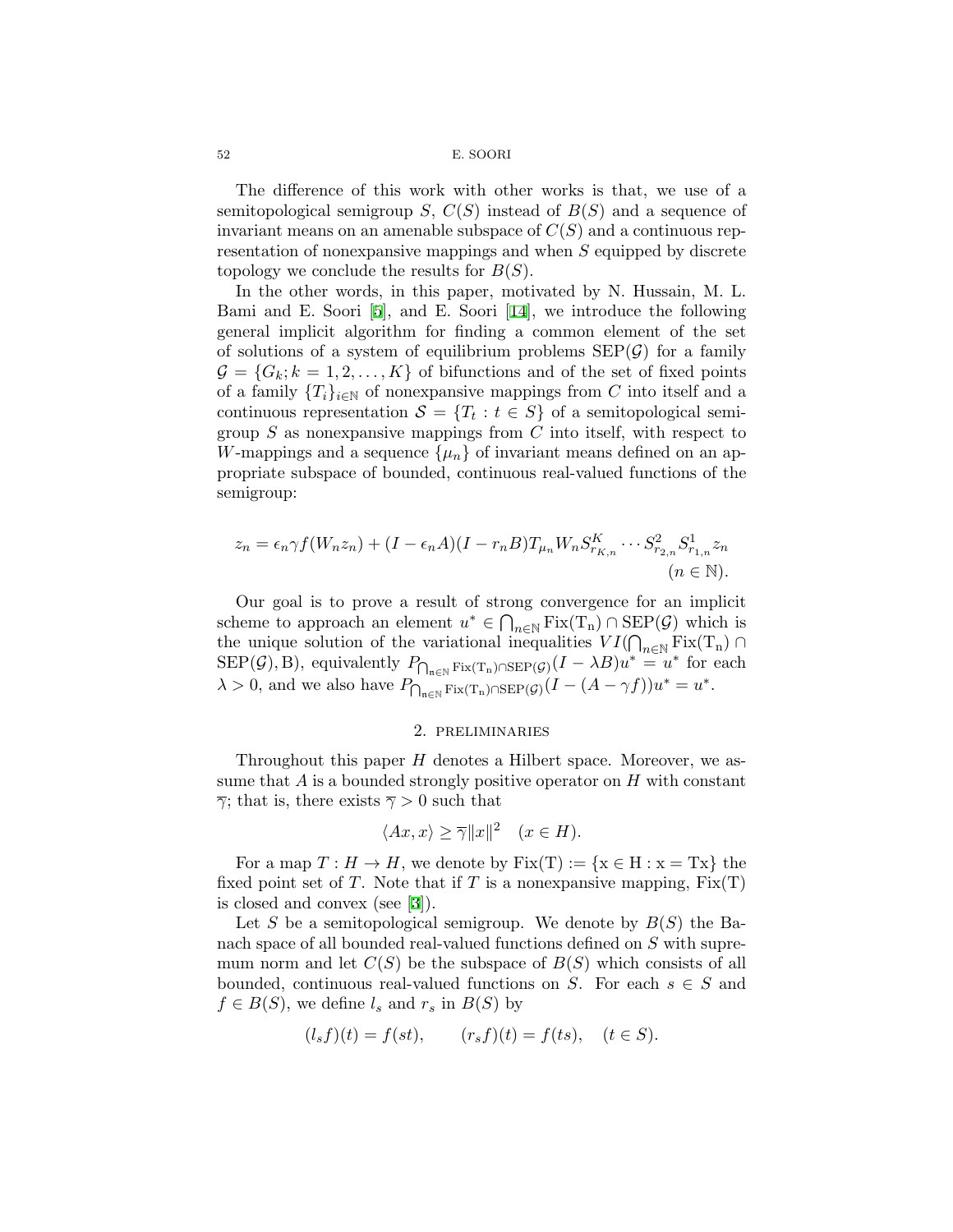Let *X* be a subspace of  $C(S)$  containing 1 and let  $X^*$  be its topological dual space. An element  $\mu$  of  $X^*$  is said to be a mean on  $X$  if  $\|\mu\| =$  $\mu(1) = 1$ . We often write  $\mu_t(f(t))$  instead of  $\mu(f)$  for  $\mu \in X^*$  and *f*  $∈$  *X*. Let *X* be left invariant (resp. right invariant), i.e.  $l_s(X) ⊂ X$ (resp.  $r_s(X) \subset X$ ) for each  $s \in S$ . A mean  $\mu$  on X is said to be left invariant (resp. right invariant), if  $\mu(l_s f) = \mu(f)$  (resp.  $\mu(r_s f) = \mu(f)$ ) for each  $s \in S$  and  $f \in X$ .

Let f be a function on a semigroup S into a reflexive Banach space *E* such that the weak closure of  $\{f(t): t \in S\}$  is weakly compact and let *X* be a subspace of  $C(S)$  containing all the functions  $t \to \langle f(t), x^* \rangle$ with $x^* \in E^*$ . We know from [[4](#page-18-4)] that for any  $\mu \in X^*$ , there exists a unique element  $f_{\mu}$  in E such that  $\langle f_{\mu}, x^* \rangle = \mu_t \langle f(t), x^* \rangle$  for all  $x^* \in E^*$ . We denote such  $f_\mu$  by  $\int f(t) d\mu(t)$ . Moreover, if  $\mu$  is a mean on X then  $\text{from } [6], \int f(t) \, d\mu(t) \in \overline{\text{co}}\{f(t) : t \in S\}.$  $\text{from } [6], \int f(t) \, d\mu(t) \in \overline{\text{co}}\{f(t) : t \in S\}.$  $\text{from } [6], \int f(t) \, d\mu(t) \in \overline{\text{co}}\{f(t) : t \in S\}.$ 

Let *C* be a nonempty closed and convex subset of *H*. Then, a family  $S = \{T_s : s \in S\}$  of mappings from *C* into itself is said to be a continuous representation of *S* as nonexpansive mappings on *C* into itself if *S* satisfies the following :

- $(T)$   $T_{st}x = T_sT_tx$  for all  $s, t \in S$  and  $x \in C$ ;
- (2) for every  $x \in C$ , the mapping  $s \mapsto T_s x$  from *S* into *C* is continuous;
- (3) for every  $s \in S$ , the mapping  $T_s : C \to C$  is nonexpansive.

We denote by  $Fix(\mathcal{S})$  the set of common fixed points of  $\mathcal{S}$ , that is  $Fix(\mathcal{S}) = \{x \in C : T_s x = x, (s \in S)\}.$ 

For an equilibrium function  $G: H \times H \to \mathbb{R}$ ,  $\text{SEP}(G) := \{x \in H :$  $G(x, y) \geq 0, (y \in H)$  is the set of solutions of the related equilibrium problem.

Let *C* be a closed convex subset of a Hilbert space  $H$ . Let  $P_C$  be the projection of *H* onto *C*. Then the projection operator  $P_C$  assigns to each  $x \in H$ , the unique point  $P_C x \in C$  satisfying the property

$$
||x - P_C x|| = \min_{y \in C} ||x - y||.
$$

The following Lemma characterizes the projection *PC*:

<span id="page-4-1"></span>**Lemma 2.1** ([[15\]](#page-19-3))**.** *Let C be a closed convex subset of a real Hilbert space*  $H, x \in H$  *and*  $y \in C$ *. Then*  $P_C x = y$  *if and only if it satisfies the inequality*

$$
\langle x - y, y - z \rangle \ge 0, \quad (z \in C).
$$

<span id="page-4-0"></span>**Lemma 2.2** ([[7](#page-18-6)])**.** *Let A be a strongly positive linear bounded operator on a Hilbert space H* with coefficient  $\overline{\gamma}$  *and*  $0 < \rho \le ||A||^{-1}$  *Then*  $||I \rho A$  $\leq 1 - \rho \overline{\gamma}$ *.* 

The following result generalizes Theorem 3.3.3 of[[15](#page-19-3)].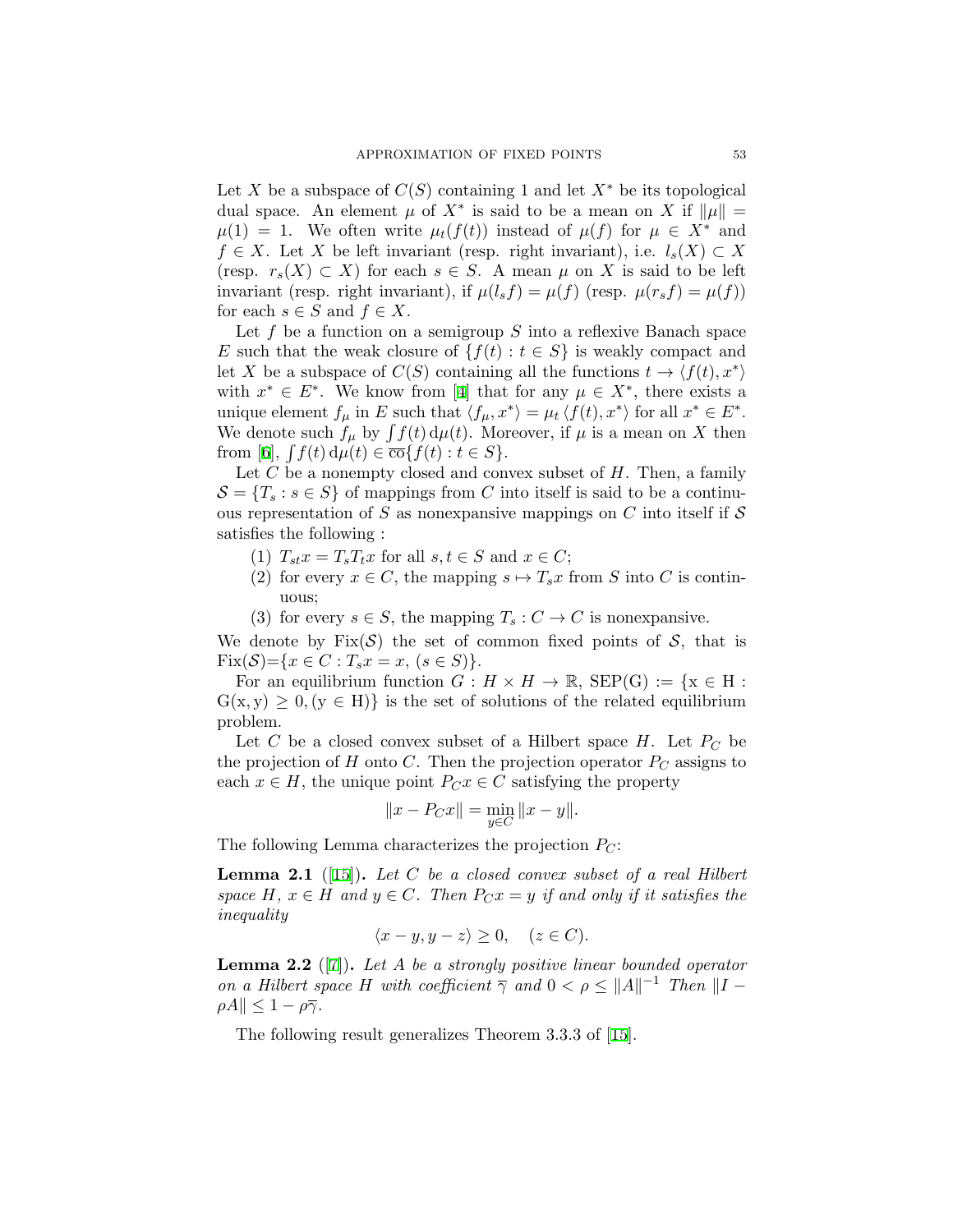<span id="page-5-1"></span>**Theorem 2.3.** Let S be a semitopological semigroup such that  $C(S)$ *has an invariant mean µ and let C be a closed convex subset of a Hilbert space H.* Let  $S = \{T_s : s \in S\}$  *be a continuous representation of S as nonexpansive mappings on C into itself and suppose*  $Fix(\mathcal{S}) \neq \emptyset$ . If we *write*  $T_{\mu}x$  *instead of*  $\int T_{t}x d\mu(t)$ *, then the followings hold:* 

- (i)  $T_{\mu}T_s = T_sT_{\mu} = T_{\mu}$  for all  $s \in S$ ;
- (ii)  $T_\mu$  *is a nonexpansive retraction of C onto* Fix( $S$ ), *i.e.*,
	- $||T_{\mu}x T_{\mu}y|| \le ||x y||$  *for all*  $x, y \in C$  *and*  $T_{\mu}^2 = T_{\mu}$ ;
- (iii)  $T_{\mu}x \in \overline{\text{co}}\{T_sx : s \in S\}$  *for each*  $x \in C$ *;*
- (iv)  $T_{\mu}x = x$  *for each*  $x \in \text{Fix}(\mathcal{S})$ .

*Proof.*For proving (i)-(iii), see the proof of Theorem 3.3.3 of [[15](#page-19-3)]. (iv) is clear, since for every  $x \in Fix(\mathcal{S})$ ,  $T_s x = x$  for all  $s \in S$ . Thus  $\overline{\text{co}}\{T_s x : s \in S\} = \{x\}.$  Hence by (iii),  $T_\mu x = x$  for each  $x \in \text{Fix}(\mathcal{S})$ . □

<span id="page-5-0"></span>**Theorem 2.4** ([[2](#page-18-7)])**.** *Let C be a nonempty closed convex subset of a Hilbert space H* and  $G: C \times C \rightarrow \mathbb{R}$  *satisfy,* 

- $(A_1)$   $G(x, x) = 0$  *for all*  $x \in C$ ;
- $(A_2)$  *G is monotone, i.e.*  $G(x, y) + G(y, x) \leq 0$  *for all*  $x, y \in C$ ;
- $(A_3)$  *for all*  $x, y, z \in C$ *,* lim inf *t→*0  $G(tz + (1-t)x, y) \leq G(x, y);$

 $(A_4)$  *for all*  $x \in C$ *,*  $y \mapsto G(x, y)$  *is convex and lower semicontinuous. For*  $x \in H$  *and*  $r > 0$ *, set*  $S_r : H \to C$  *to be* 

$$
S_r(x) := \left\{ z \in C : G(z, y) + \frac{1}{r} \langle y - z, z - x \rangle \ge 0, (y \in C) \right\},\
$$

*then S<sup>r</sup> is well defined and the followings are valid:*

- (i) *S<sup>r</sup> is single-valued;*
- (ii)  $S_r$  is firmly nonexpansive, i.e.  $||S_rx-S_ry||^2 \leq \langle S_rx-S_ry, x-y \rangle$ , *for all*  $x, y \in H$ ;
- (iii) Fix  $S_r = \text{SEP}(G)$ ;
- (iv)  $\text{SEP}(G)$ ; is closed and convex.

**Theorem 2.5** ([\[1\]](#page-18-8)). Let  $\{r_n\} \subset (0,\infty)$  be a sequence converging to  $r > 0$ *. For a bifunction*  $G : H \times H \to \mathbb{R}$ *, satisfying conditions*  $(A_1)$ *-* $(A_4)$ *, define*  $S_r$  *and*  $S_{r_n}$  *for*  $n \in \mathbb{N}$  *as in* Theorem [2.4](#page-5-0), then for every  $x \in H$ , we have

$$
\lim_{n}||S_{r_n}-S_r||=0.
$$

**Definition 2.6.** A vector space *X* is said to satisfy Opial's condition, if for each sequence  $\{x_n\}$  in *X* which converges weakly to point  $x \in X$ ,

$$
\liminf_{n \to \infty} ||x_n - x|| < \liminf_{n \to \infty} ||x_n - y|| \quad (y \in X, y \neq x).
$$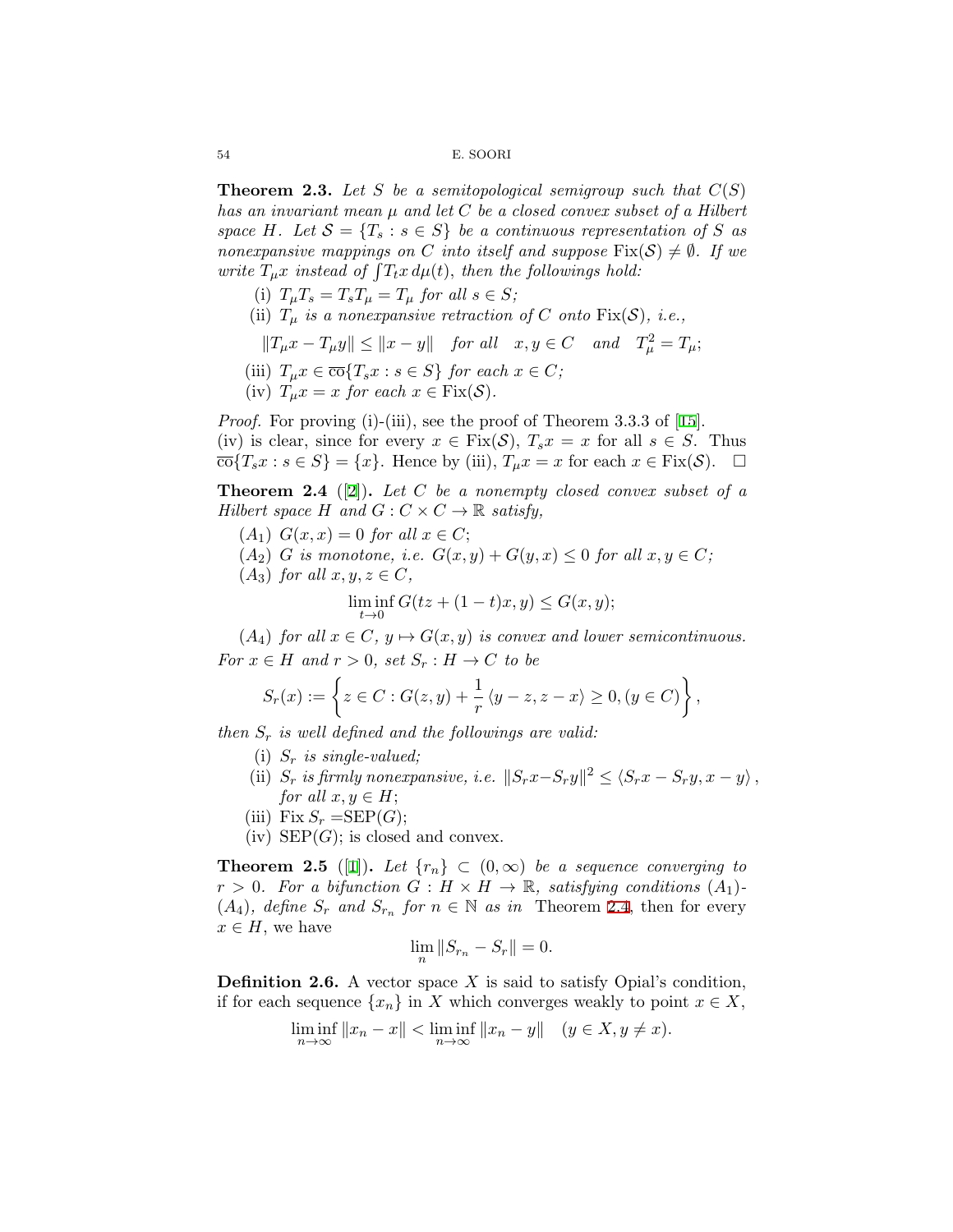Note that every Hilbert space satisfies the Opial's condition (see[[9\]](#page-18-9) and  $[11]$  $[11]$  $[11]$ ).

Let *C* be a nonempty convex subset of a Banach space. Let  ${T_i}_{i \in \mathbb{N}}$ be a sequence of nonexpansive mappings of *C* into itself and let  $\{\lambda_i\}$  be a real sequence such that  $0 \leq \lambda_i \leq 1$  for every  $i \in \mathbb{N}$ . Following [\[13\]](#page-18-11), for any  $n \geq 1$ , we define a mapping  $W_n$  of C into itself as follows,

<span id="page-6-0"></span>(2.1) 
$$
U_{n,n+1} := I,
$$

$$
U_{n,n} := \lambda_n T_n U_{n,n+1} + (1 - \lambda_n) I,
$$

$$
\vdots
$$

$$
U_{n,k} := \lambda_k T_k U_{n,k+1} + (1 - \lambda_k) I,
$$

$$
\vdots
$$

$$
U_{n,2} := \lambda_2 T_2 U_{n,3} + (1 - \lambda_2) I,
$$

$$
W_n := U_{n,1} := \lambda_1 T_1 U_{n,2} + (1 - \lambda_1) I.
$$

The following result holds for the mappings *Wn.*

<span id="page-6-1"></span>**Theorem 2.7** ([\[13](#page-18-11)])**.** *Let C be a nonempty closed convex subset of a Hilbert space H.* Let  $\{T_i\}_{i\in\mathbb{N}}$  *be a sequence of nonexpansive mappings of C into itself such that*  $\bigcap_{i=1}^{\infty}$  Fix(T<sub>i</sub>) ≠  $\emptyset$  *and let* { $\lambda_i$ } *be a real sequence such that*  $0 \leq \lambda_i \leq b < 1$  *for every*  $i \in \mathbb{N}$ *. Then* 

- (1)  $W_n$  *is nonexpansive and*  $Fix(W_n) = \bigcap_{i=1}^n Fix(T_i)$  *for each*  $n \geq$ 1*,*
- (2) *for each*  $x \in C$  *and for each positive integer j, the limit*  $\lim_{n \to \infty} U_{n,j}x$ *exists.*
- (3) *The mapping*  $W: C \rightarrow C$  *defined by*

$$
Wx := \lim_{n \to \infty} W_n x = \lim_{n \to \infty} U_{n,1} \quad (x \in C),
$$

*is a nonexpansive mapping satisfying*  $Fix(W) = \bigcap_{i=1}^{\infty} Fix(T_i)$ *, and it is called the W-mapping generated by*  $\{T_i\}_{i\in\mathbb{N}}$ *, and*  $\{\lambda_i\}_{i\in\mathbb{N}}$ *.* 

(4) *If D is any bounded subset of C, then*

$$
\lim_{n \to \infty} \sup_{x \in D} ||Wx - W_n x|| = 0.
$$

#### 3. main results

In this section, we deal with the strong convergence approximation scheme for finding a common element of the set of solutions of a system of an equilibrium problem and the set of common fixed points of a sequence of nonexpansive mappings and a continuous representation.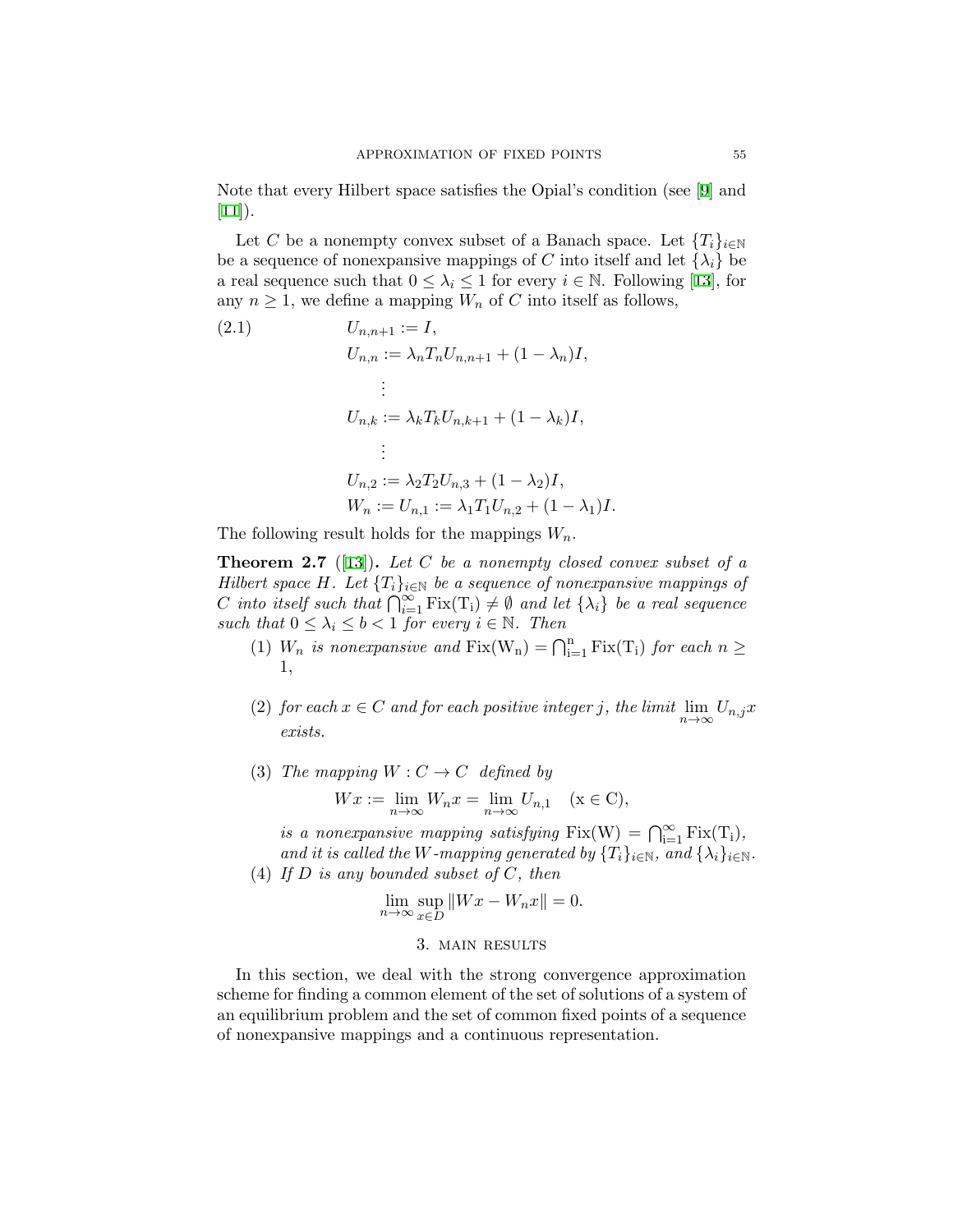<span id="page-7-1"></span>**Theorem 3.1.** *Let S be a semitopological semigroup and let C be a nonempty closed convex subset of a Hilbert space H. Suppose that*  $S =$  ${T_s : s \in S}$  *be a continuous representation of S as nonexpansive mappings of C into itself.* Let *X* be an amenable subspace of  $C(S)$ *such that*  $1 \in X$ *, and the function*  $t \mapsto \langle T_t x, y \rangle$  *is an element of* X *for each*  $x \in C$  *and*  $y \in H$ *. Let*  $\{\mu_n\}$  *be a sequence of invariant means on X.* Let  $\{T_i\}_{i\in\mathbb{N}}$  be a sequence of nonexpansive mappings *from C into itself such that*  $T_i(Fix(\mathcal{S})) \subseteq Fix(\mathcal{S})$  *for every*  $i \in \mathbb{N}$ *, and*  $\mathcal{G} = \{G_k : k = 1, 2, \ldots K\}$  *be a finite family of bifunctions from*  $C \times C$ *into* R, such that  $\text{SEP}(\mathcal{G}) \subseteq \text{Fix}(\mathcal{S})$ *. Suppose that A is a strongly positive bounded linear operator with coefficient*  $\overline{\gamma}$  *such that*  $||A|| \leq 1$  *and let B be an η-Lipschitzian, relaxed* (*u, v*)*-cocoercive mapping from C into* H, and f is an  $\alpha$ -contraction on H. Moreover, let  $\{r_{k,n}\}_{k=1}^K$ ,  $\{r_n\}$ ,  $\{\epsilon_n\}$ *and*  $\{\lambda_n\}$  *be real sequences such that*  $r_{k,n} > 0$ ,  $r_n > 0$ ,  $0 < \epsilon_n < 1$ *and*  $0 < \lambda_n \leq c < 1$  *for some c, and*  $\gamma$  *is a real number such that*  $0 < 3\gamma < \overline{\gamma}$ . For every  $n \in \mathbb{N}$ , let  $W_n$  be the mapping generated by  $\{T_i\}$ *and*  $\{\lambda_n\}$  *as in* ([2.1\)](#page-6-0)*, for every*  $k \in \{1, 2, \ldots, K\}$  *and*  $n \in \mathbb{N}$ *. Let*  $S^k_{r_{k,n}}$ *be the resolvent generated by*  $G_k$  *and*  $r_{k,n}$  *as in* Theorem [2.4](#page-5-0). Assume that,

- (i) for every  $k \in \{1, 2, \ldots, K\}$ , the function  $G_k$  satisfies  $(A_1) (A_4)$ of Theorem [2.4,](#page-5-0)
- (ii)  $\lim_{n} \epsilon_n = 0$ ,
- (iii) for every  $k \in \{1, 2, \ldots, K\}$ ,  $\liminf_{n} r_{k,n}$  exists and is a positive real number,
- (iv)  ${r_n}$  ⊂ [0, *b*] for some *b* with  $0 ≤ b ≤ \frac{2(v uη^2)}{n^2}$  $\frac{-u\eta^2}{\eta^2}, v > u\eta^2,$

$$
\lim_{n} r_n = 0, \lim_{n} \frac{r_n}{\epsilon_n} = 0,
$$

 $(v)$   $\mathfrak{F} := \bigcap_{n \in \mathbb{N}} \text{Fix}(T_n) \cap \text{SEP}(\mathcal{G}) \neq \emptyset,$ 

(vi)  $\text{Fix}(P_{\mathfrak{F}}(I - \lambda B)) \cap \text{Fix}(P_{\mathfrak{F}}(I - (A - \gamma f))) \neq \emptyset$ , for each  $\lambda > 0$ . Let  $\{z_n\}$  be the sequence generated by

<span id="page-7-0"></span>
$$
z_n = \epsilon_n \gamma f(W_n z_n) + (I - \epsilon_n A)(I - r_n B) T_{\mu_n} W_n S_{r_{K,n}}^K \cdots S_{r_{2,n}}^2 S_{r_{1,n}}^1 z_n
$$
  
(3.1) 
$$
(n \in \mathbb{N}),
$$

then  $\{z_n\}$  strongly converges to  $u^* \in \mathfrak{F}$  which is:

(i) the unique solution of the variational inequalities  $VI(\mathfrak{F},B)$ , equivalently  $P_{\mathfrak{F}}(I - \lambda B)u^* = u^*$  for each  $\lambda > 0$ ,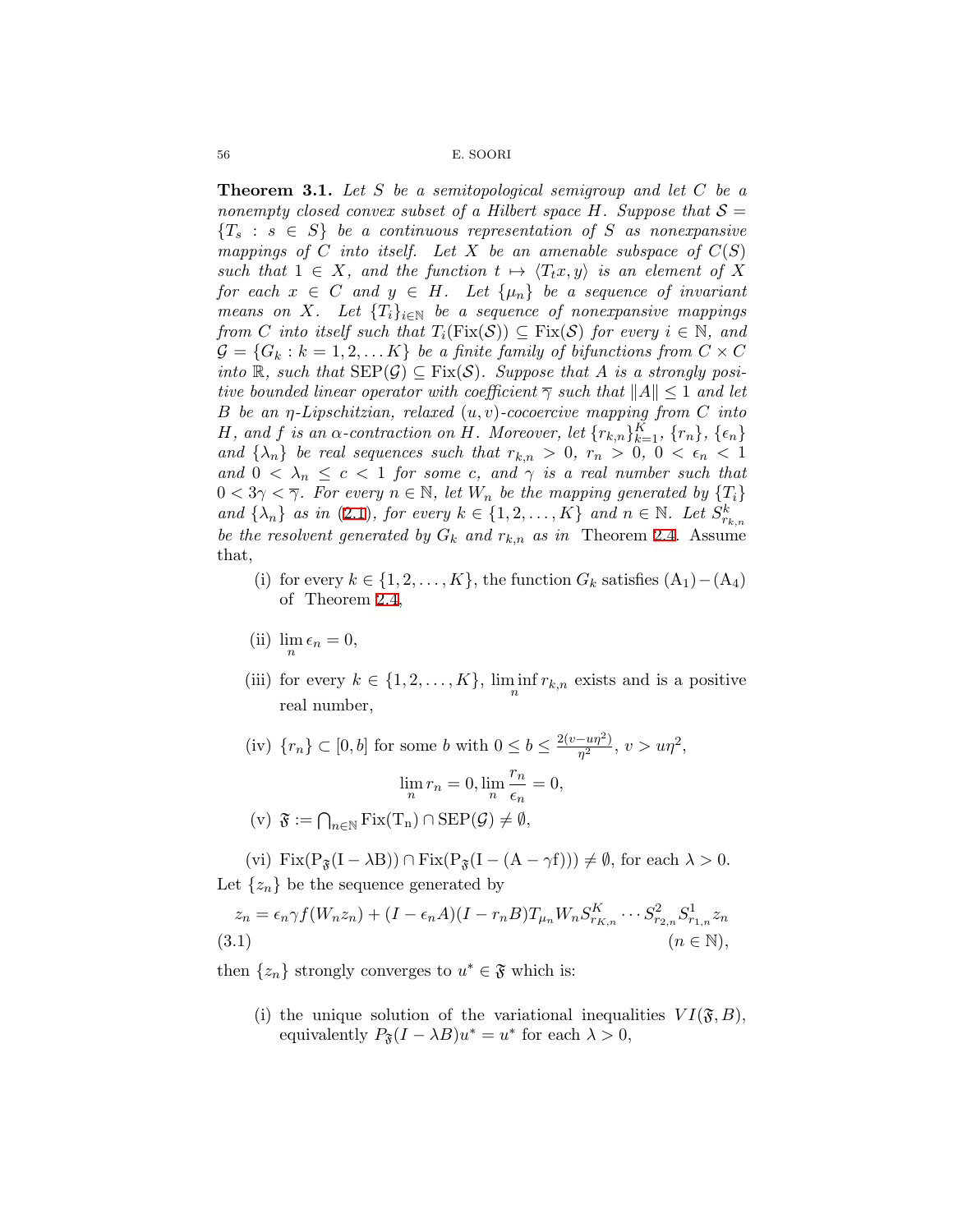(ii) the unique solution of the variational inequality:

$$
\langle (A - \gamma f)u^*, x - u^* \rangle \ge 0 \quad (x \in \mathfrak{F}),
$$

or equivalently,

$$
u^* = P_{\mathfrak{F}}(I - (A - \gamma f))u^*,
$$

(iii) the unique solution of the minimization problem

$$
\min_{x \in \mathfrak{F}} \frac{1}{2} \langle Ax, x \rangle + h(x),
$$

where *h* is a potential function for  $\gamma f$ .

*Proof.* Since  $\epsilon_n \to 0$ , we may assume that  $\epsilon_n \leq \min\left\{||A||^{-1}, \frac{1}{2}\right\}$  $\bar{γ}$ } . We show that  $\langle (I - \epsilon_n A)x, x \rangle \geq 0$ , for all  $x \in H$ . We may assume that  $||x|| = 1$ , so we have

$$
\langle (I-\epsilon_n A)x \;,\; x\rangle = 1-\epsilon_n \langle Ax \;,\; x\rangle \geq 1-\epsilon_n \|A\| \geq 0.
$$

By Lemma [2.2,](#page-4-0) we have

$$
||I - \epsilon_n A|| \leq 1 - \epsilon_n \bar{\gamma}.
$$

By proposition 2 in [\[12](#page-18-12)], there exists a unique element  $u^* \in \mathfrak{F}$  such that  $VI(\mathfrak{F}, B) = \{u^*\}$ , equivalently  $P_{\mathfrak{F}}(I - \lambda B)u^* = u^*$  for each  $\lambda > 0$ , hence, by condition (vi),

$$
P_{\mathfrak{F}}(I - (A - \gamma f))u^* = u^*.
$$

We show that  $I - r_nB$  is nonexpansive. Indeed, from the relaxed  $(u, v)$ -cocoercive and *η*-Lipschitzian definition on *B* and condition (iv), we have

$$
||(I - r_n B)x - (I - r_n B)y||^2 = ||(x - y) - r_n(Bx - By)||^2
$$
  
\n
$$
= ||x - y||^2 - 2r_n\langle x - y, Bx - By \rangle
$$
  
\n
$$
+ r_n^2 ||Bx - By||^2
$$
  
\n
$$
\le ||x - y||^2 - 2r_n \Big[ -u||Bx - By||^2
$$
  
\n
$$
+ v||x - y||^2 \Big] + r_n^2 ||Bx - By||^2
$$
  
\n
$$
\le ||x - y||^2 + 2r_n \eta^2 u ||x - y||^2
$$
  
\n
$$
- 2r_n v ||x - y||^2 + \eta^2 r_n^2 ||x - y||^2
$$
  
\n
$$
= (1 + 2r_n \eta^2 u - 2r_n v + \eta^2 r_n^2) ||x - y||^2
$$
  
\n
$$
\le ||x - y||^2,
$$

which implies that the mapping  $I - r_nB$  is nonexpansive.

We put  $S_n^k := S_{r_{k,n}}^k \cdots S_{r_{2,n}}^2 S_{r_{1,n}}^1$  for every  $k \in \{1, 2, ..., K\}$ ,  $S_n^0 := I$ and  $B_n = (I - r_n B)$ .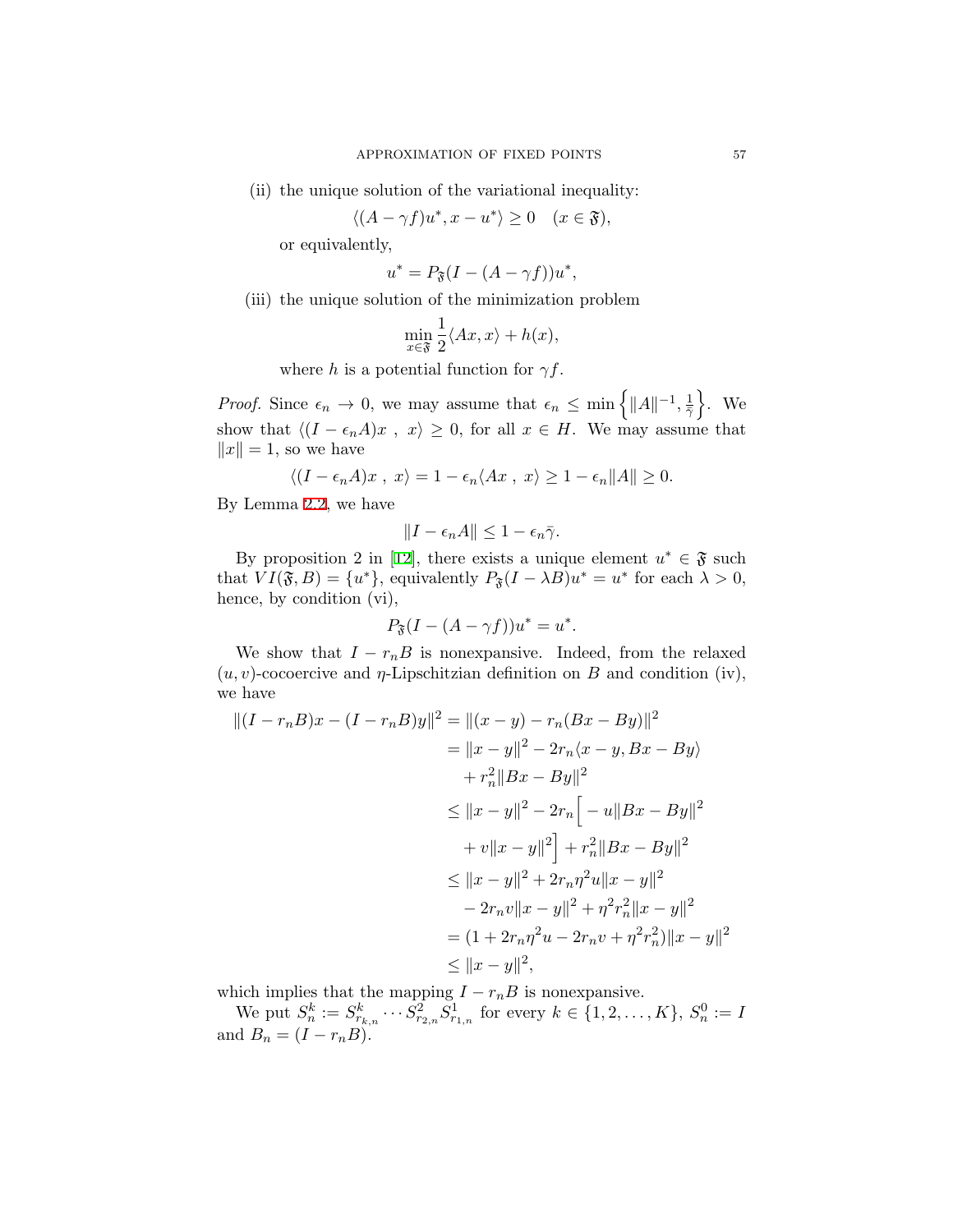Putting  $\mu_1 = \mu$ , since *S* is a semitopological semigroup, by Lemma 3.4.3 in [\[15](#page-19-3)], we have  $T_{\mu_n} = T_{\mu}$  for all  $n \in \mathbb{N}$ . Therefore we have

$$
z_n = \epsilon_n \gamma f(W_n z_n) + (I - \epsilon_n A) B_n T_\mu W_n S_n^K z_n, \quad (n \in \mathbb{N}).
$$

We divide the proof into seven steps. **Step1**. The existence of  $z_n$  which satisfies([3.1\)](#page-7-0).

*Proof.* This follows immediately from the fact that for every  $n \in \mathbb{N}$ , the mapping  $N_n$  given by

$$
N_n x := \epsilon_n \gamma f(W_n x) + (I - \epsilon_n A) B_n T_\mu W_n S_n^K x \quad (x \in H),
$$

is a contraction. To see this, put  $\beta_n = 1 + \epsilon_n \gamma \alpha - \epsilon_n \bar{\gamma}$ , then  $0 \leq \beta_n < 1(n \in \mathbb{N})$ . Using Lemma [2.2,](#page-4-0) we have

$$
||N_n x - N_n y|| \le \epsilon_n \gamma ||f(W_n x) - f(W_n y)||
$$
  
+  $(1 - \epsilon_n \overline{\gamma}) ||B_n T_\mu W_n S_n^K x - B_n T_\mu W_n S_n^K y||$   
 $\le \epsilon_n \gamma \alpha ||x - y|| + (1 - \epsilon_n \overline{\gamma}) ||x - y||$   
=  $(1 + \epsilon_n \gamma \alpha - \epsilon_n \overline{\gamma}) ||x - y||$   
=  $\beta_n ||x - y||$ .

Therefore, by Banach Contraction Principle[[[15\]](#page-19-3),p.4], there exist a unique point  $z_n$  such that  $N_n z_n = z_n$ . □

**Step2.**  $\{z_n\}$  is bounded.

Proof. Let 
$$
p \in \mathfrak{F}
$$
. Since  $S_n^K p = T_\mu p = W_n p = p$ , we have  
\n
$$
||z_n - p|| = ||\epsilon_n \gamma f(W_n z_n) - \epsilon_n \gamma f(W_n p) + \epsilon_n \gamma f(W_n p)
$$
\n
$$
+ (I - \epsilon_n A)(B_n T_\mu W_n S_n^K z_n - p) - \epsilon_n A_p ||
$$
\n
$$
\leq ||\epsilon_n \gamma f(W_n z_n) - \epsilon_n \gamma f(W_n p)|| + ||(I - \epsilon_n A)(B_n T_\mu W_n S_n^K z_n - p)||
$$
\n
$$
+ ||\epsilon_n \gamma f(p) - \epsilon_n A p||
$$
\n
$$
\leq \epsilon_n \gamma \alpha ||z_n - p|| + (1 - \epsilon_n \overline{\gamma}) \Big[ ||B_n T_\mu W_n S_n^K z_n - B_n p|| + ||B_n p - p|| \Big]
$$
\n
$$
+ \epsilon_n ||\gamma f(p) - Ap||
$$
\n
$$
\leq \epsilon_n \gamma \alpha ||z_n - p|| + (1 - \epsilon_n \overline{\gamma}) ||z_n - p|| + r_n (1 - \epsilon_n \overline{\gamma}) ||B p||
$$
\n
$$
+ \epsilon_n ||\gamma f(p) - Ap||.
$$

Thus,

$$
||z_n - p|| \le \frac{r_n(1 - \epsilon_n \overline{\gamma})}{\epsilon_n(\overline{\gamma} - \alpha \gamma)} ||Bp|| + \frac{1}{\overline{\gamma} - \alpha \gamma} ||\gamma f(p) - Ap||.
$$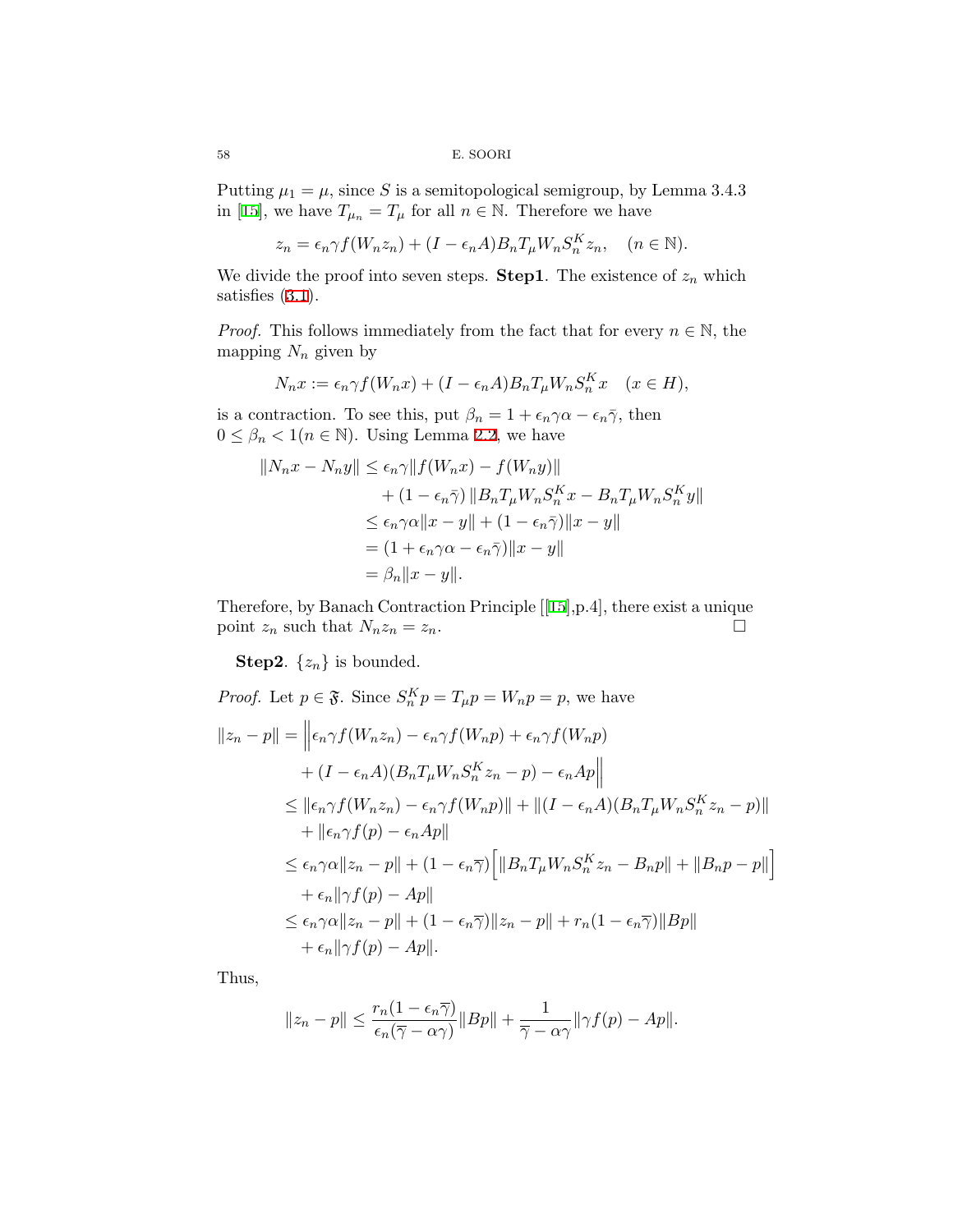By  $(iv)$ ,

$$
\lim_{n \to \infty} \frac{r_n(1 - \epsilon_n \overline{\gamma})}{\epsilon_n(\overline{\gamma} - \alpha \gamma)} = 0,
$$

therefore  $\frac{r_n(1-\epsilon_n\overline{\gamma})}{\epsilon_1(\overline{\gamma}-\alpha\gamma)}$  $\frac{r_n(1 - \epsilon_n \gamma)}{\epsilon_n(\overline{\gamma} - \alpha \gamma)}\}_n \in \mathbb{N}$  is a bounded sequence of positive real numbers, hence, the sequence  $\{z_n\}$  is bounded.  $\Box$ 

**Step 3.** For every fixed  $k \in \{1, 2, \ldots, K\}$ , we have

$$
\lim_{n} \|S_n^k z_n - S_n^{k+1} z_n\| = 0.
$$

*Proof.* Let  $p \in \mathfrak{F}$  and  $k \in \{1, 2, \ldots, K-1\}$ . Put  $\rho_n = T_\mu W_n S_n^K z_n$ . Since by (ii) of Theorem [2.4,](#page-5-0)  $S_{r_{k+1,n}}^{k+1}$  is firmly nonexpansive, we conclude that

$$
||p - S_n^{k+1}z_n||^2 = ||S_{r_{k+1,n}}^{k+1}p - S_{r_{k+1,n}}^{k+1}S_n^k z_n||^2
$$
  
\n
$$
\leq \left\langle S_{r_{k+1,n}}^{k+1}S_n^k z_n - p, S_n^k z_n - p \right\rangle
$$
  
\n
$$
= \frac{1}{2} \left( ||S_{r_{k+1,n}}^{k+1}S_n^k z_n - p||^2 + ||S_n^k z_n - p||^2 - ||S_n^k z_n - S_{r_{k+1,n}}^{k+1}S_n^k z_n||^2 \right).
$$

Therefore,

<span id="page-10-0"></span>(3.2) 
$$
||S_n^{k+1}z_n - p||^2 \le ||z_n - p||^2 - ||S_n^k z_n - S_n^{k+1} z_n||^2.
$$
  
Then by using (3.2) and the inequality

<span id="page-10-1"></span>(3.3) 
$$
||x + y||^{2} \le ||x||^{2} + 2 \langle y, x + y \rangle,
$$

we obtain

$$
||z_n - p||^2 = ||\epsilon_n(\gamma f(W_n z_n) - Ap) + (I - \epsilon_n A)(B_n \rho_n - p)||^2
$$
  
\n
$$
\leq (\epsilon_n || \gamma f(W_n z_n) - Ap|| + (1 - \epsilon_n \overline{\gamma}) ||B_n \rho_n - p||)^2
$$
  
\n
$$
\leq \epsilon_n || \gamma f(W_n z_n) - Ap||^2 + ||B_n \rho_n - p||^2
$$
  
\n
$$
+ 2\epsilon_n || \gamma f(W_n z_n) - Ap|| ||B_n \rho_n - p||
$$
  
\n
$$
\leq \epsilon_n || \gamma f(W_n z_n) - Ap||^2 + ||S_n^K z_n - p||^2 + 2r_n \langle -Bp, B_n \rho_n - p \rangle
$$
  
\n
$$
+ 2\epsilon_n || \gamma f(W_n z_n) - Ap|| ||B_n \rho_n - p||
$$
  
\n
$$
\leq \epsilon_n || \gamma f(W_n z_n) - Ap||^2 + ||S_n^{k+1} z_n - p||^2
$$
  
\n
$$
+ 2r_n ||Bp|| ||B_n \rho_n - p|| + 2\epsilon_n || \gamma f(W_n z_n) - Ap|| ||B_n \rho_n - p||
$$
  
\n
$$
\leq \epsilon_n || \gamma f(W_n z_n) - Ap||^2 + (||z_n - p||^2 - ||S_n^k z_n - S_n^{k+1} z_n||^2)
$$
  
\n
$$
+ 2r_n ||Bp|| ||B_n \rho_n - p|| + 2\epsilon_n || \gamma f(W_n z_n) - Ap|| ||B_n \rho_n - p||.
$$

That is,

$$
||S_n^k z_n - S_n^{k+1} z_n||^2 \le \epsilon_n ||\gamma f(W_n z_n) - A p||^2
$$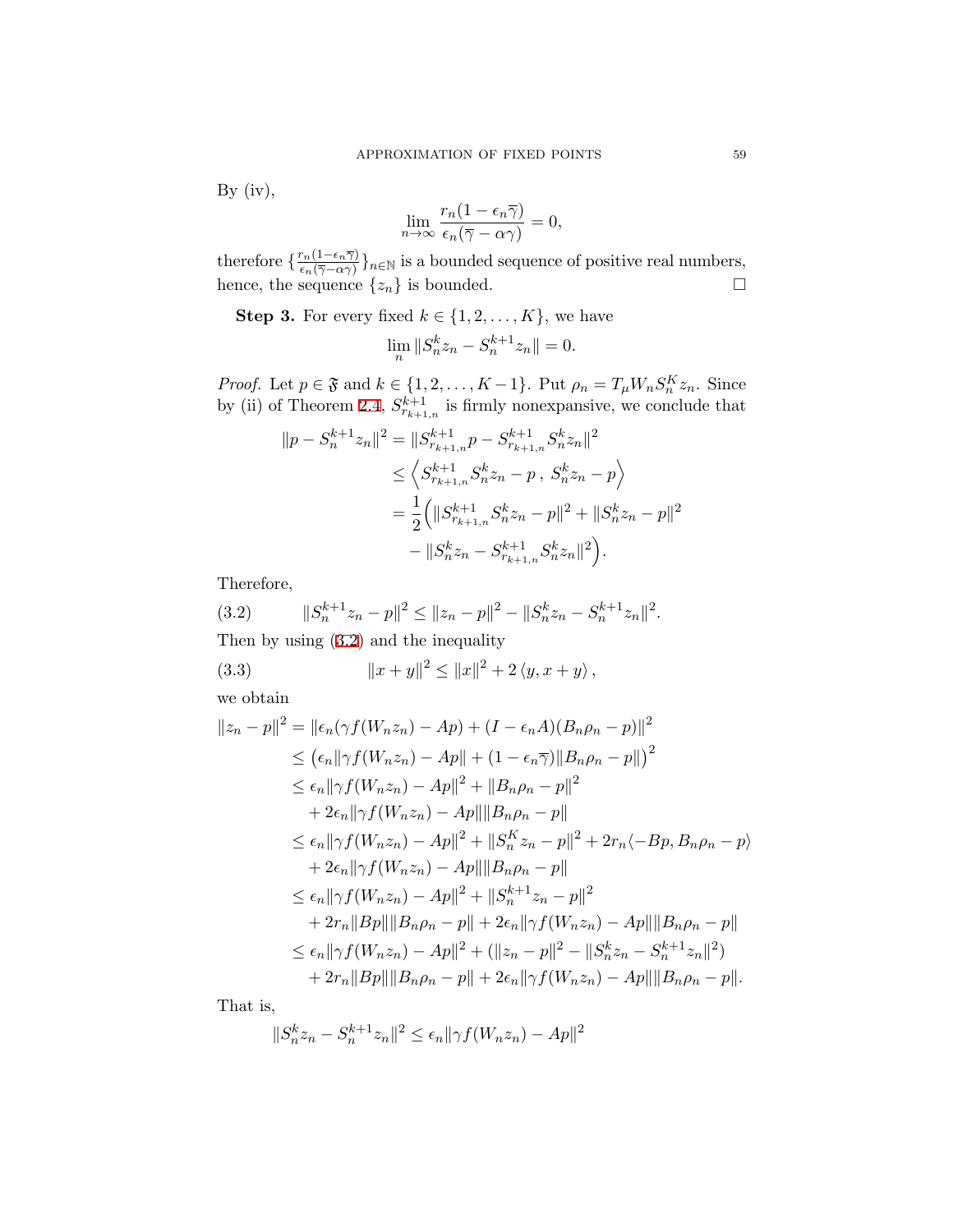+ 
$$
2r_n ||Bp|| ||B_n \rho_n - p||
$$
  
+  $2\epsilon_n ||\gamma f(W_n z_n) - Ap|| ||B_n \rho_n - p||$ .

Therefore, from (ii), (iv) and that  $\{f(W_n z_n)\}$  and  $\{B_n \rho_n\}$  are bounded sequences, we conclude

$$
\lim_{n \to \infty} ||S_n^k z_n - S_n^{k+1} z_n|| = 0.
$$

□

**Step 4.**  $\lim_{n \to \infty} ||z_n - B_n T_\mu W_n S_n^K z_n|| = 0.$ 

*Proof.* Since  $\{\gamma f(W_n z_n) - AB_n T_\mu W_n S_n^K z_n\}$  is a bounded sequence, we have

$$
\lim_{n \to \infty} ||z_n - B_n T_\mu W_n S_n^K z_n|| = \lim_{n \to \infty} ||\epsilon_n \gamma f(W_n z_n)
$$
  
+  $(I - \epsilon_n A) B_n T_\mu W_n S_n^K z_n - B_n T_\mu W_n S_n^K z_n ||$   
=  $\lim_{n \to \infty} \epsilon_n ||\gamma f(W_n z_n) - A B_n T_\mu W_n S_n^K z_n ||$   
= 0.

**Step 5.** The weak limit set of  $\{z_n\}$  which is denoted by  $\omega_\omega\{z_n\}$  is a subset of  $\mathfrak{F}.$ 

*Proof.* Let  $x^* \in \omega_\omega\{z_n\}$ , and let  $\{z_{n_j}\}$  be a subsequence of  $\{z_n\}$  such that  $z_{n_j} \rightharpoonup x^*$ . We need to show that  $x^* \in \mathfrak{F}$ .

From Step 3, we obtain also that  $S^k_{n_j} z_{n_j} \rightharpoonup x^*$ , for all  $k \in \{1, \ldots, K\}$ . Note that by  $(A_2)$  and given  $y \in C$  and  $k \in \{0, 1, \ldots, K-1\}$ , we have

$$
\frac{1}{r_{k+1,n}}\langle y - S_n^{k+1}z_n, S_n^{k+1}z_n - S_n^k z_n \rangle \ge G_{k+1}\left(y, S_n^{k+1}z_n\right).
$$

Thus,

<span id="page-11-0"></span>
$$
(3.4) \qquad \langle y - S_{n_j}^{k+1} z_{n_j} \, , \, \frac{S_{n_j}^{k+1} z_{n_j} - S_{n_j}^k z_{n_j}}{r_{k+1,n_j}} \rangle \ge G_{k+1} \left( y, S_{n_j}^{k+1} z_{n_j} \right).
$$

By condition  $(A_4)$ ,  $G_i(y,.)$  for every *i*, is lower semicontinuous and convex, and thus weakly semicontinuous. Step 3 and condition  $\liminf_{n} r_{k,n} > 0$  imply that

$$
\frac{S_{n_j}^{k+1}z_{n_j} - S_{n_j}^k z_{n_j}}{r_{k+1,n_j}} \to 0
$$

in norm. Therefore, letting  $j \to \infty$  in [3.4](#page-11-0) yields

$$
G_{k+1}(y, x^*) \le \lim_j G_{k+1}\left(y, S_{n_j}^{k+1} z_{n_j}\right) \le 0,
$$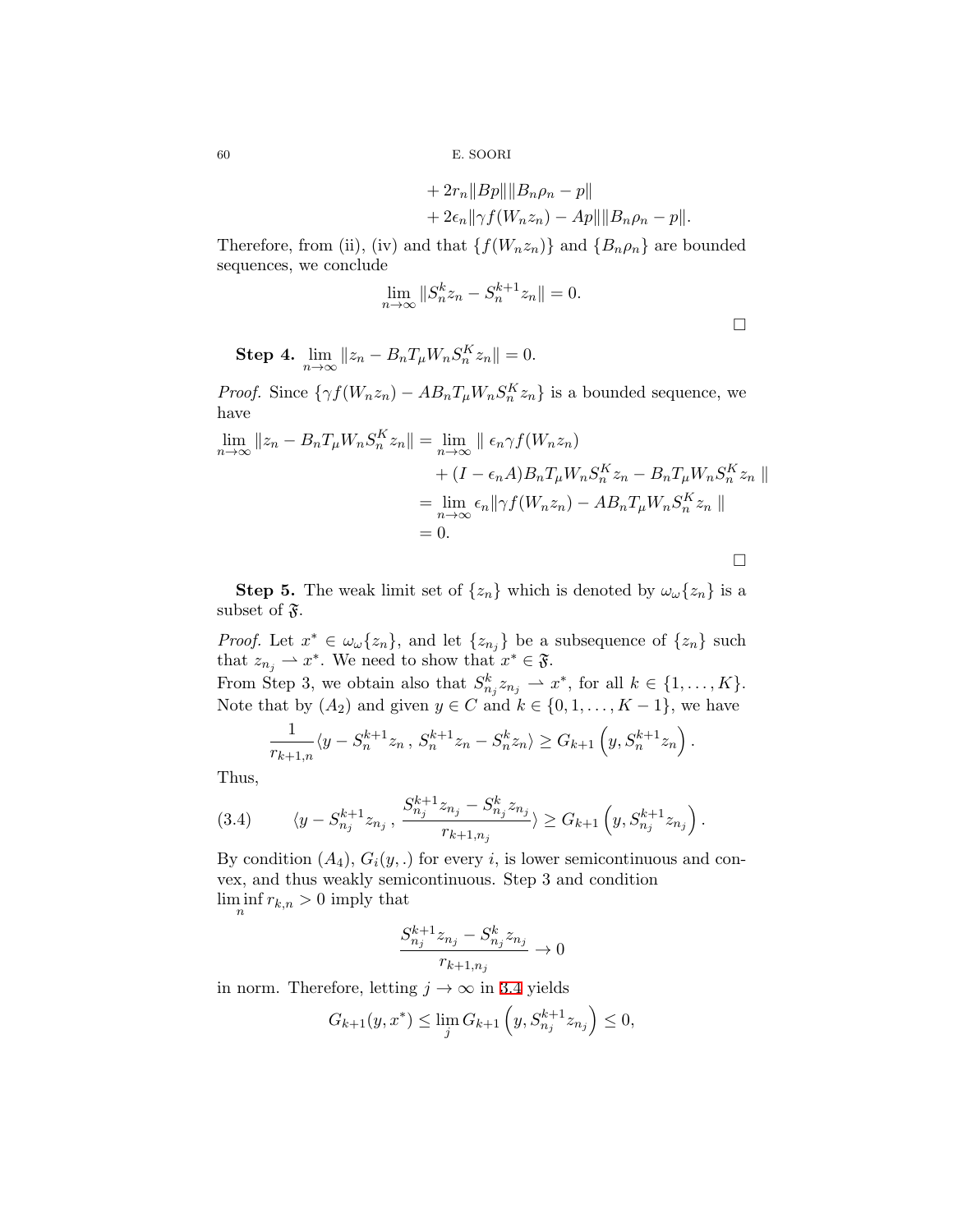for all  $y \in C$  and  $k \in \{0, 1, \ldots, K-1\}$ . Replacing *y* with  $y_t := ty + (1 - t)x^*$  with  $t \in (0, 1)$ , and using  $(A_1)$  and  $(A_4)$ , we obtain

$$
0 = G_{k+1}(y_t, y_t) \le tG_{k+1}(y_t, y) + (1-t)G_{k+1}(y_t, x^*) \le tG_{k+1}(y_t, y).
$$

Hence  $G_{k+1}$  (*ty* + (1 − *t*)*x*<sup>\*</sup>, *y*) ≥ 0 for all *t* ∈ (0,1) and *y* ∈ *C*, and  $k \in \{0, 1, \ldots, K - 1\}$ . Letting  $t \to 0^+$  and using  $(A_3)$ , we conclude  $G_{k+1}(x^*, y) \geq 0$ . Therefore,

<span id="page-12-0"></span>(3.5) 
$$
x^* \in \bigcap_{k=1}^K \text{SEP}(G_k) = \text{SEP}(\mathcal{G}).
$$

Hence, by our assumption,  $x^* \in \text{Fix}(\mathcal{S})$ .

By Theorem [2.7,](#page-6-1) we have, for every  $z \in C$ ,

<span id="page-12-1"></span>
$$
(3.6) \t W_{n_j} z \to W z.
$$

Assume that  $x^* \notin Fix(W)$ , then  $Wx^* \neq x^*$ . Since  $x^* \in Fix(\mathcal{S})$ , by our assumption, we have  $T_i x^* \in \text{Fix}(\mathcal{S})$  for all  $i \in \mathbb{N}$ , and then  $W_n x^* \in$ Fix( $S$ ). Therefore, Since *S* is a semitopological semigroup, by (iv) of Theorem [2.3,](#page-5-1)  $T_{\mu}W_{n}x^* = W_{n}x^*$ . Then, from Opial's property of Hilbert spaces,  $(3.5)$ ,  $(3.6)$ , and Step 4 we have

$$
\liminf_{j \to \infty} \|z_{n_j} - x^* \| < \liminf_{j \to \infty} \|z_{n_j} - Wx^* \|
$$
\n
$$
\leq \liminf_{j \to \infty} \|z_{n_j} - B_{n_j} T_\mu W_{n_j} S_n^K z_{n_j} \|
$$
\n
$$
+ \liminf_{j \to \infty} \|B_{n_j} T_\mu W_{n_j} S_n^K z_{n_j} - B_{n_j} T_\mu W_{n_j} S_n^K x^* \|
$$
\n
$$
+ \liminf_{j \to \infty} \|B_{n_j} T_\mu W_{n_j} x^* - T_\mu W_{n_j} x^* \|
$$
\n
$$
+ \liminf_{j \to \infty} \|T_\mu W_{n_j} x^* - Wx^* \|
$$
\n
$$
\leq \liminf_{j \to \infty} \|z_{n_j} - B_{n_j} T_\mu W_{n_j} S_n^K z_{n_j} \| + \liminf_{j \to \infty} \|z_{n_j} - x^* \|
$$
\n
$$
+ \liminf_{j \to \infty} \|B_{n_j} W_{n_j} x^* - W_{n_j} x^* \|
$$
\n
$$
+ \liminf_{j \to \infty} \|W_{n_j} x^* - Wx^* \|
$$
\n
$$
= \liminf_{j \to \infty} \|z_{n_j} - B_{n_j} T_\mu W_{n_j} S_n^K z_{n_j} \| + \liminf_{j \to \infty} \|z_{n_j} - x^* \|
$$
\n
$$
+ \liminf_{j \to \infty} \|z_{n_j} - B_{n_j} T_\mu W_{n_j} S_n^K z_{n_j} \| + \liminf_{j \to \infty} \|z_{n_j} - x^* \|
$$
\n
$$
+ \liminf_{j \to \infty} \|z_{n_j} - x^* \|,
$$
\n
$$
= \liminf_{j \to \infty} \|z_{n_j} - x^* \|,
$$
\n
$$
= \liminf_{j \to \infty} |z_{n_j} - x^* \|,
$$

Which is a contradiction. Therefore, *x ∗* must belong to Fix(W). Hence,  $x^* \in \text{Fix}(W) \cap \text{SEP}(\mathcal{G})$ . By Theorem [2.7,](#page-6-1) we have  $x^* \in (\bigcap_{i=1}^{\infty} \text{Fix}(T_i)) \cap$ SEP( $G$ ). Therefore,  $x^* \in \mathfrak{F}$ .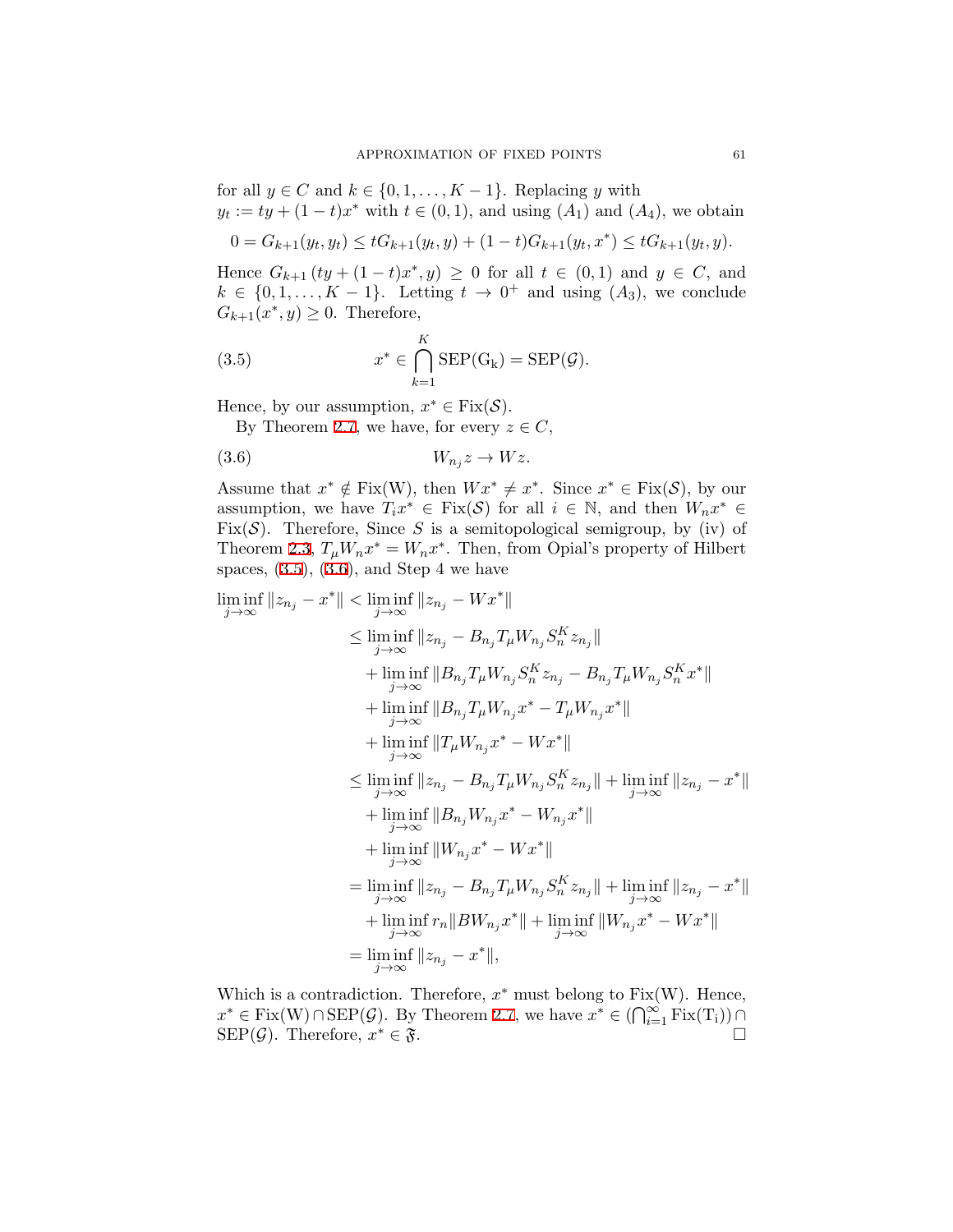**Step 6.** Let  $u^*$  be the unique solution of the variational inequality  $VI(\mathfrak{F},B)$ . Then

<span id="page-13-0"></span>(3.7) 
$$
\Gamma_1 := \limsup_n \langle -Bu^*, z_n - u^* \rangle \le 0,
$$

and

<span id="page-13-1"></span>(3.8) 
$$
\Gamma_2 := \limsup_n \langle (\gamma f - A)u^*, z_n - u^* \rangle \le 0.
$$

*Proof.* Note that, from the definition of  $\Gamma_1$ , and the fact that  $\{z_n\}$  is a bounded sequence, we can select a subsequence  $\{z_{n_j}\}$  of  $\{z_n\}$  with the following properties:

(i)  $\lim_{j} \langle -Bu^*, z_{n_j} - u^* \rangle = \Gamma_1;$ 

(ii)  $z_{n_j}$  converge weakly to a point  $z_1$ .

By Step 5, we have  $z_1 \in \mathfrak{F}$  and then  $\Gamma_1 = \lim_{i} \langle -Bu^*, z_{n_j} - u^* \rangle = \langle -Bu^*, z_1 - u^* \rangle \leq 0.$ *j* Since  $P_{\mathfrak{F}}(I - (A - \gamma f))u^* = u^*$ , by Lemma [2.1,](#page-4-1)  $\langle (\gamma f - A)u^*, z - u^* \rangle \leq 0$ , for each  $z \in \mathfrak{F}$ . Similarly, we can select a subsequence  $\{z_{n_i}\}\$  of  $\{z_n\}$  with the following properties:

(i)  $\lim_{t \to \infty} \langle (\gamma f - A)u^*, z_{n_i} - u^* \rangle = \Gamma_2;$ 

(ii)  $z_{n_i}$  converge weakly to a point  $z_2$ .

By Step 5, we have  $z_2 \in \mathfrak{F}$  and then  $\Gamma_2 = \lim_{j} \langle (\gamma f - A)u^*, z_{n_i} - u^* \rangle = \langle (\gamma f - A)u^*, z_2 - u^* \rangle \le 0.$ 

**Step 7.**  $\{z_n\}$  converges strongly to  $u^*$ .

Proof. Put 
$$
u_n = B_n T_\mu W_n S_n^K z_n
$$
. By using the inequality (3.3), we have  
\n
$$
||z_n - u^*||^2 = ||\epsilon_n \gamma(f(W_n z_n) - f(W_n u^*)) + (I - \epsilon_n A)(u_n - B_n u^*) - \epsilon_n A u^* + \epsilon_n \gamma f(W_n u^*) + (I - \epsilon_n A)(B_n u^* - u^*)||^2
$$
\n
$$
\leq ||\epsilon_n \gamma(f(W_n z_n) - f(W_n u^*)) + (I - \epsilon_n A)(u_n - B_n u^*) + \epsilon_n (\gamma f(u^*) - A u^*)||^2 + 2\langle (I - \epsilon_n A)(B_n u^* - u^*) , z_n - u^* \rangle
$$
\n
$$
\leq (\epsilon_n \gamma ||f(W_n z_n) - f(W_n u^*)||^2 + (1 - \epsilon_n \bar{\gamma}) ||u_n - B_n u^*||^2
$$
\n
$$
+ 2\epsilon_n \gamma(1 - \epsilon_n \bar{\gamma}) ||u_n - B_n u^*|| ||f(W_n z_n) - f(W_n u^*)||)
$$
\n
$$
+ 2\epsilon_n \langle \gamma f(u^*) - A u^*, z_n - u^* \rangle
$$
\n
$$
+ 2\langle (I - \epsilon_n A)(B_n u^* - u^*), z_n - u^* \rangle
$$
\n
$$
\leq \epsilon_n \gamma ||z_n - u^*||^2 + (1 - \epsilon_n \bar{\gamma}) ||z_n - u^*||^2 + 2\epsilon_n \gamma(1 - \epsilon_n \bar{\gamma}) ||z_n - u^*||^2
$$
\n
$$
+ 2\epsilon_n \langle \gamma f(u^*) - A u^*, z_n - u^* \rangle + 2r_n \langle -Bu^*, z_n - u^* \rangle
$$
\n
$$
+ 2\epsilon_n r_n ||AB u^*|| ||z_n - u^*||,
$$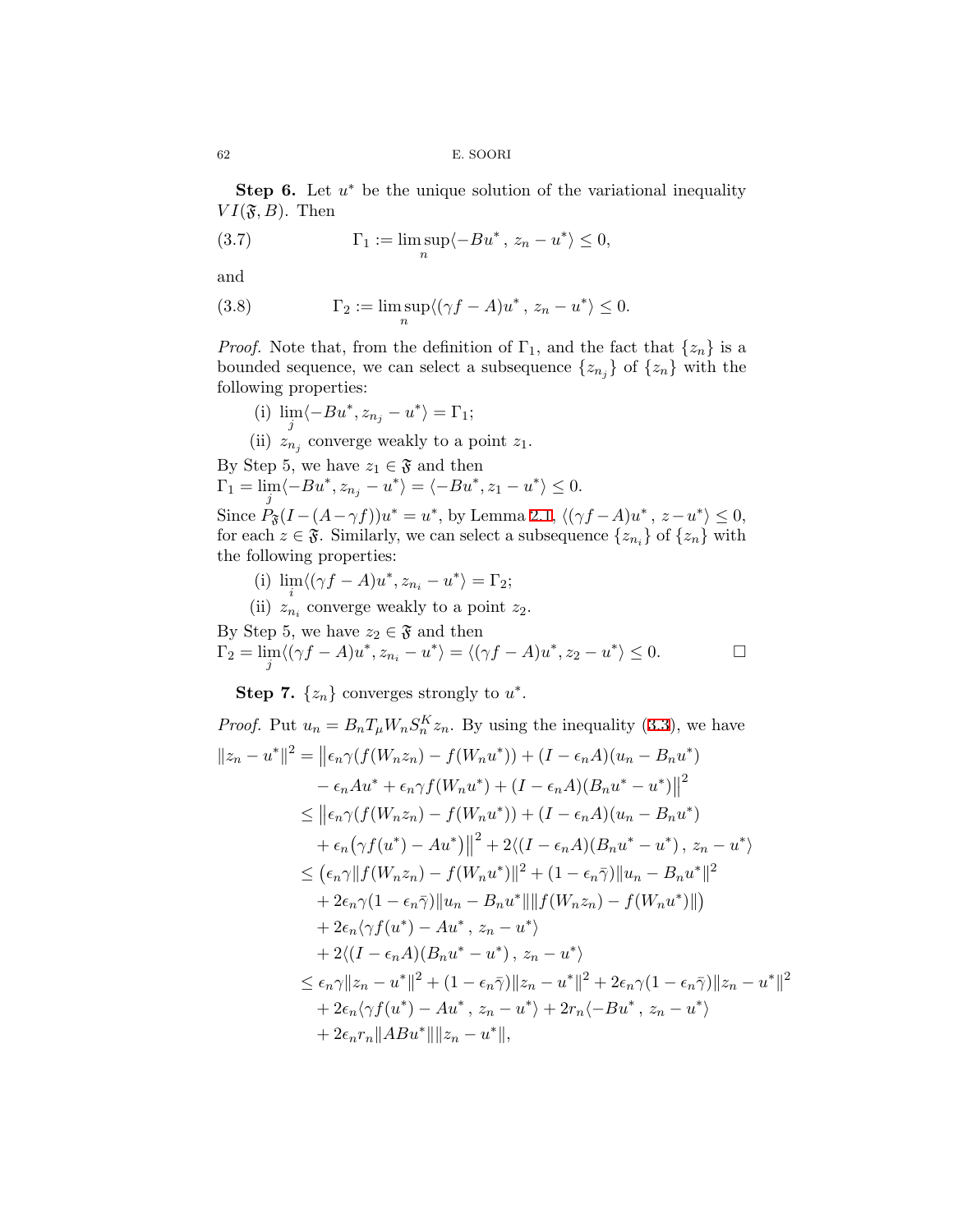therefore,

$$
\epsilon_n(\bar{\gamma} - 3\gamma + 2\epsilon_n \gamma \bar{\gamma})) \|z_n - u^*\|^2 \leq 2\epsilon_n \langle \gamma f(u^*) - Au^*, z_n - u^* \rangle
$$
  
+ 2r\_n \langle -Bu^\*, z\_n - u^\* \rangle  
+ 2\epsilon\_n r\_n \|ABu^\*\| \|z\_n - u^\*\|,

from Step 2, there exists a positive number  $M_0$  such that  $||z_n - u^*|| \le M_0$ foreach  $n \in \mathbb{N}$ , hence, from  $(3.7)$  $(3.7)$  $(3.7)$ ,  $(3.8)$  $(3.8)$ ,  $(ii)$  and  $(iv)$ , we conclude

$$
\limsup_{n \to \infty} ||z_n - u^*||^2 \le \limsup_{n \to \infty} \frac{2}{\bar{\gamma} - 3\gamma + 2\epsilon_n \gamma \bar{\gamma}} \langle \gamma f(u^*) - Au^*, z_n - u^* \rangle
$$
  
+ 
$$
\limsup_{n \to \infty} \frac{2r_n}{\epsilon_n(\bar{\gamma} - 3\gamma + 2\epsilon_n \gamma \bar{\gamma})} \langle -Bu^*, z_n - u^* \rangle
$$
  
+ 
$$
\limsup_{n \to \infty} \frac{2r_n}{\bar{\gamma} - 3\gamma + 2\epsilon_n \gamma \bar{\gamma}} ||ABu^*||M_0 \le 0.
$$
  
That is  $z_n \to x^*$ .

4. Examples and applications

**Theorem 4.1.** *Let S be a semitopological semigroup, and let C be a nonempty closed convex subset of a Hilbert space H, and u be an arbitrary point in H. Suppose that*  $S = \{T_s : s \in S\}$  *be a continuous representation of S as nonexpansive mappings of C into itself. Let X be an amenable subspace of*  $C(S)$  *such that*  $1 \in X$ *, and the function*  $t \mapsto \langle T_t x, y \rangle$  *is an element of X for each*  $x \in C$  *and*  $y \in H$ *. Let*  $\{\mu_n\}$  *be a sequence of invariant means on X. Let*  $\{T_i\}_{i\in\mathbb{N}}$  *be a sequence of nonexpansive mappings from C into itself such that*  $T_i(Fix(\mathcal{S})) \subseteq Fix(\mathcal{S})$ *for every*  $i \in \mathbb{N}$ *, and*  $\mathcal{G} = \{G_k : k = 1, 2, \ldots K\}$  *be a finite family of bifunctions from*  $C \times C$  *into*  $\mathbb{R}$ *, such that*  $\text{SEP}(\mathcal{G}) \subseteq \text{Fix}(\mathcal{S})$ *. Suppose that A is a strongly positive bounded linear operator with coefficient*  $\overline{\gamma}$  *such that*  $||A|| \leq 1$ *, and let B be an*  $\eta$ *-Lipschitzian, relaxed*  $(u, v)$ cocoercive mapping from C into H. Moreover, let  $\{r_{k,n}\}_{k=1}^K$ ,  $\{r_n\}$ ,  $\{\epsilon_n\}$ , *and*  $\{\lambda_n\}$  *be real sequences such that*  $r_{k,n} > 0$ ,  $r_n > 0$ ,  $0 < \epsilon_n < 1$ , and  $0 < \lambda_n \leq c < 1$  *for some c, and*  $\gamma$  *is a real number such that*  $0 < 3\gamma < \overline{\gamma}$ *. For every*  $n \in \mathbb{N}$ *, let*  $W_n$  *be the mapping generated by*  $\{T_i\}$ *, and*  $\{\lambda_n\}$ *as in* [\(2.1\)](#page-6-0)*, for every*  $k \in \{1, 2, ..., K\}$  *and*  $n \in \mathbb{N}$ *. Let*  $S_{r_{k,n}}^k$  *be the resolvent generated by*  $G_k$  *and*  $r_{k,n}$  *as in* Theorem [2.4.](#page-5-0) Assume that,

- (i) for every  $k \in \{1, 2, \ldots, K\}$ , the function  $G_k$  satisfies  $(A_1) (A_4)$ of Theorem [2.4,](#page-5-0)
- (ii)  $\lim_{n} \epsilon_n = 0$ ,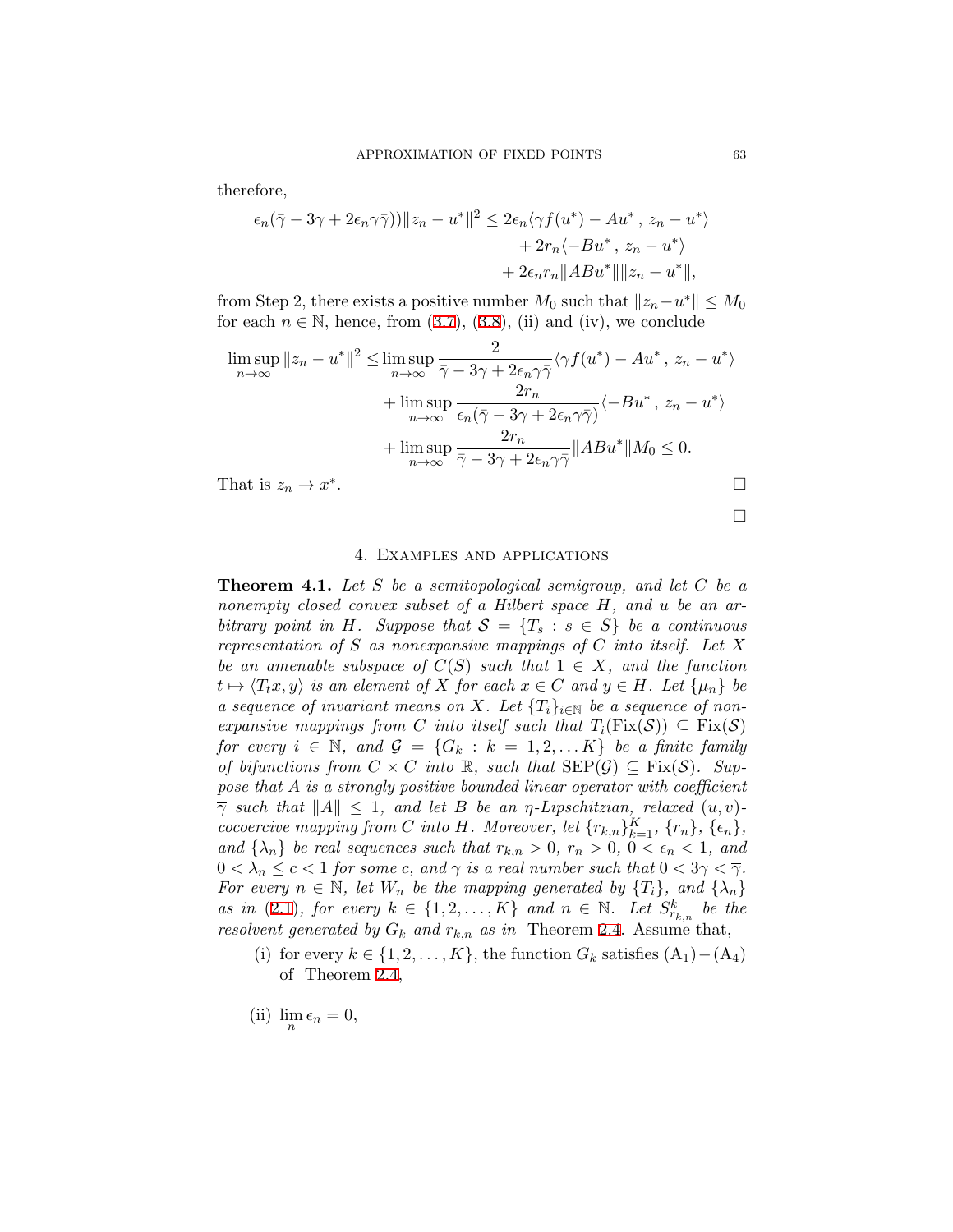- (iii) for every  $k \in \{1, 2, ..., K\}$ ,  $\liminf_{n} r_{k,n}$  exists, and is a positive real number,
- $(iv)$  { $r_n$ } ⊂ [0, *b*] for some *b* with 0 ≤ *b* ≤  $\frac{2(v up^2)}{n^2}$  $\frac{-u\eta^2}{\eta^2}, \ v > u\eta^2,$  $\lim_{n} r_n = 0, \lim_{n} \frac{r_n}{\epsilon_n}$  $\frac{r_n}{\epsilon_n} = 0,$
- $(v)$   $\mathfrak{F} := \bigcap_{n \in \mathbb{N}} \text{Fix}(T_n) \cap \text{SEP}(\mathcal{G}) \neq \emptyset,$
- (vi) Fix( $P_{\mathfrak{F}}(I \lambda B)$ )  $\cap$  { $x \in H : P_{\mathfrak{F}}[(I A)x + u] = x$ }  $\neq \emptyset$ , for each  $\lambda > 0$ .

Let  $\{z_n\}$  be the sequence generated by

 $z_n = \epsilon_n u + (I - \epsilon_n A)(I - r_n B) T_{\mu_n} W_n S_{r_{K,n}}^K \cdots S_{r_{2,n}}^2 S_{r_{1,n}}^1 z_n, \quad (n \in \mathbb{N}),$ then  $\{z_n\}$  strongly converges to  $u^* \in \mathfrak{F}$  which is:

- (i) the unique solution of the variational inequalities  $VI(\mathfrak{F},B)$ , equivalently  $P_{\mathfrak{F}}(I - \lambda B)u^* = u^*$  for each  $\lambda > 0$ ,
- (ii) the unique solution of the variational inequality:

$$
\langle Au^* - u, x - u^* \rangle \ge 0, \quad (x \in \mathfrak{F}),
$$

or equivalently,

$$
u^* = P_{\mathfrak{F}}[(I - A)u^* + u],
$$

*Proof.* It suffices to take  $f \equiv u$  and  $\gamma = 1$  in Theorem [3.1.](#page-7-1) □

**Theorem 4.2.** *Let S be a semitopological semigroup, and H be a Hilbert space. Suppose that*  $S = \{T_s : s \in S\}$  *be a continuous representation of S as nonexpansive mappings of H into itself. Let X be an amenable subspace of*  $C(S)$  *such that*  $1 \in X$ *, and the function*  $t \mapsto \langle T_t x, y \rangle$  *is an element of X for each*  $x, y \in H$ *. Let*  $\{\mu_n\}$  *be a sequence of invariant means on X.* Let  $\mathcal{G} = \{G_k : k = 1, 2, \dots K\}$  be a finite family of bifunc*tions from*  $H \times H$  *into* R, such that  $\text{SEP}(\mathcal{G}) \subseteq \text{Fix}(\mathcal{S})$ *. Suppose that A is a strongly positive bounded linear operator with coefficient*  $\overline{\gamma}$  *such that ∥A∥ ≤* 1*, and let B be an η-Lipschitzian, relaxed* (*u, v*)*-cocoercive mapping from H into H, and f is an α-contraction on H. Moreover,* let  $\{r_{k,n}\}_{k=1}^K$ ,  $\{r_n\}$ ,  $\{\epsilon_n\}$ , and  $\{\lambda_n\}$  be real sequences such that  $r_{k,n} > 0$ ,  $r_n > 0$ ,  $0 < \epsilon_n < 1$ , and  $0 < \lambda_n \leq c < 1$  for some *c*, and  $\gamma$  *is a real number such that*  $0 < 3\gamma < \overline{\gamma}$ . For every  $n \in \mathbb{N}$ , let  $\{\lambda_n\}$  be as in  $(2.1)$  $(2.1)$ *, for every*  $k \in \{1, 2, \ldots, K\}$ *, and*  $n \in \mathbb{N}$ *. Let*  $S_{r_{k,n}}^k$  *be the resolvent generated by*  $G_k$  *and*  $r_{k,n}$  *as in* Theorem [2.4](#page-5-0). Assume that,

(i) for every  $k \in \{1, 2, \ldots, K\}$ , the function  $G_k$  satisfies  $(A_1) - (A_4)$ of Theorem [2.4,](#page-5-0)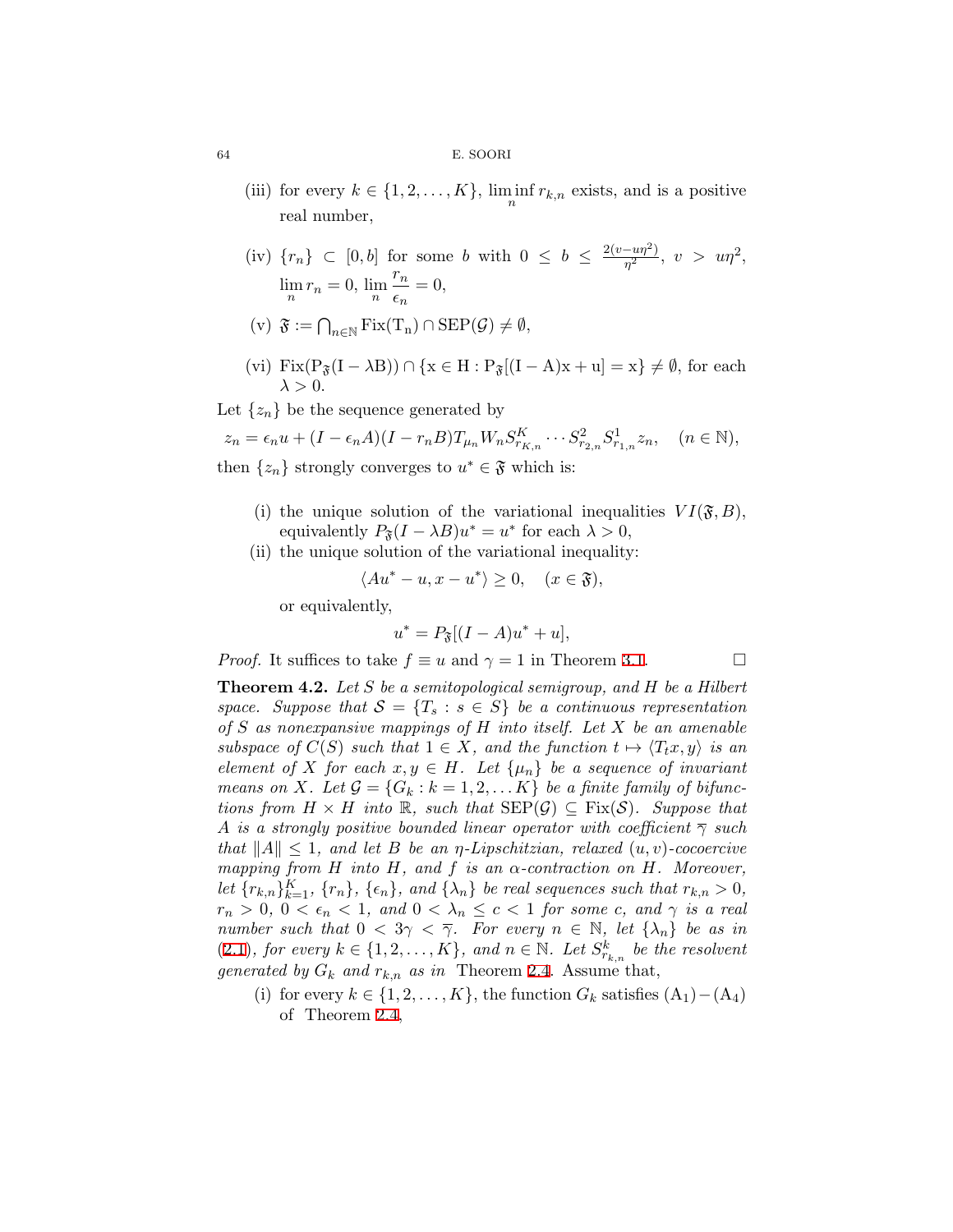- (ii)  $\lim_{n} \epsilon_n = 0$  and,
- (iii) for every  $k \in \{1, 2, ..., K\}$ ,  $\liminf_{n} r_{k,n}$  exists, and is a positive real number,
- $(iv)$  { $r_n$ } ⊂ [0, *b*] for some *b* with 0 ≤ *b* ≤  $\frac{2(v up^2)}{n^2}$  $\frac{-u\eta^2}{\eta^2}, \ v > u\eta^2,$  $\lim_{n} r_n = 0, \lim_{n} \frac{r_n}{\epsilon_n}$  $\frac{r_n}{\epsilon_n} = 0,$  $(v)$   $\mathfrak{F} := \text{SEP}(\mathcal{G}) \neq \emptyset$ ,

(vi) Fix
$$
(P_{\mathfrak{F}}(I - \lambda B)) \cap Fix(P_{\mathfrak{F}}(I - (A - \gamma f))) \neq \emptyset
$$
, for each  $\lambda > 0$ .

Let  $\{z_n\}$  be the sequence generated by

 $z_n = \epsilon_n \gamma f(z_n) + (I - \epsilon_n A)(I - r_n B) T_{\mu_n} S_{r_{K,n}}^K \cdots S_{r_{2,n}}^2 S_{r_{1,n}}^1$  $(n \in \mathbb{N}),$ then  $\{z_n\}$  strongly converges to  $u^* \in \mathfrak{F}$  which is:

- (i) the unique solution of the variational inequalities  $VI(\mathfrak{F}, B)$ , equivalently  $P_{\mathfrak{F}}(I - \lambda B)u^* = u^*$  for each  $\lambda > 0$ ,
- (ii) the unique solution of the variational inequality:

$$
\langle (A - \gamma f)u^*, x - u^* \rangle \ge 0 \quad (x \in \mathfrak{F}),
$$

or equivalently,

$$
u^* = P_{\mathfrak{F}}(I - (A - \gamma f))u^*,
$$

(iii) the unique solution of the minimization problem

$$
\min_{x \in \mathfrak{F}} \frac{1}{2} \langle Ax, x \rangle + h(x),
$$

where *h* is a potential function for  $\gamma f$ .

*Proof.* Take  $T_i = I$  for every  $i \in \mathbb{N}$ , and  $C = H$  in Theorem [3.1.](#page-7-1) Then, we have  $W_n = I$  for all  $n \in \mathbb{N}$ . So from Theorem [3.1,](#page-7-1) the sequences  $\{z_n\}$ converges strongly to  $x^* \in \text{Fix}(\mathcal{S})$ .

**Theorem 4.3.** *Let S be a semitopological semigroup, and let H be a Hilbert space. Let X be an amenable subspace of*  $C(S)$  *such that*  $1 \in X$ *, and the function*  $t \mapsto \langle T_t x, y \rangle$  *is an element of X for each*  $x, y \in H$ *. Let*  $\{\mu_n\}$  *be a sequence of invariant means on X. Let*  $\{T_i\}_{i\in\mathbb{N}}$  *be a sequence of nonexpansive mappings from H into itself. Suppose that A is a strongly positive bounded linear operator with coefficient γ such that*  $||A|| \leq 1$ *, and let B be an*  $\eta$ *-Lipschitzian, relaxed*  $(u, v)$ -cocoercive *mapping from H into H, and f is an α-contraction on H. Moreover,* let  $\{r_{k,n}\}_{k=1}^K$ ,  $\{r_n\}$ ,  $\{\epsilon_n\}$ , and  $\{\lambda_n\}$  be real sequences such that  $r_{k,n} > 0$ ,  $r_n > 0$ ,  $0 < \epsilon_n < 1$ , and  $0 < \lambda_n \leq c < 1$  for some *c*, and  $\gamma$  *is a real*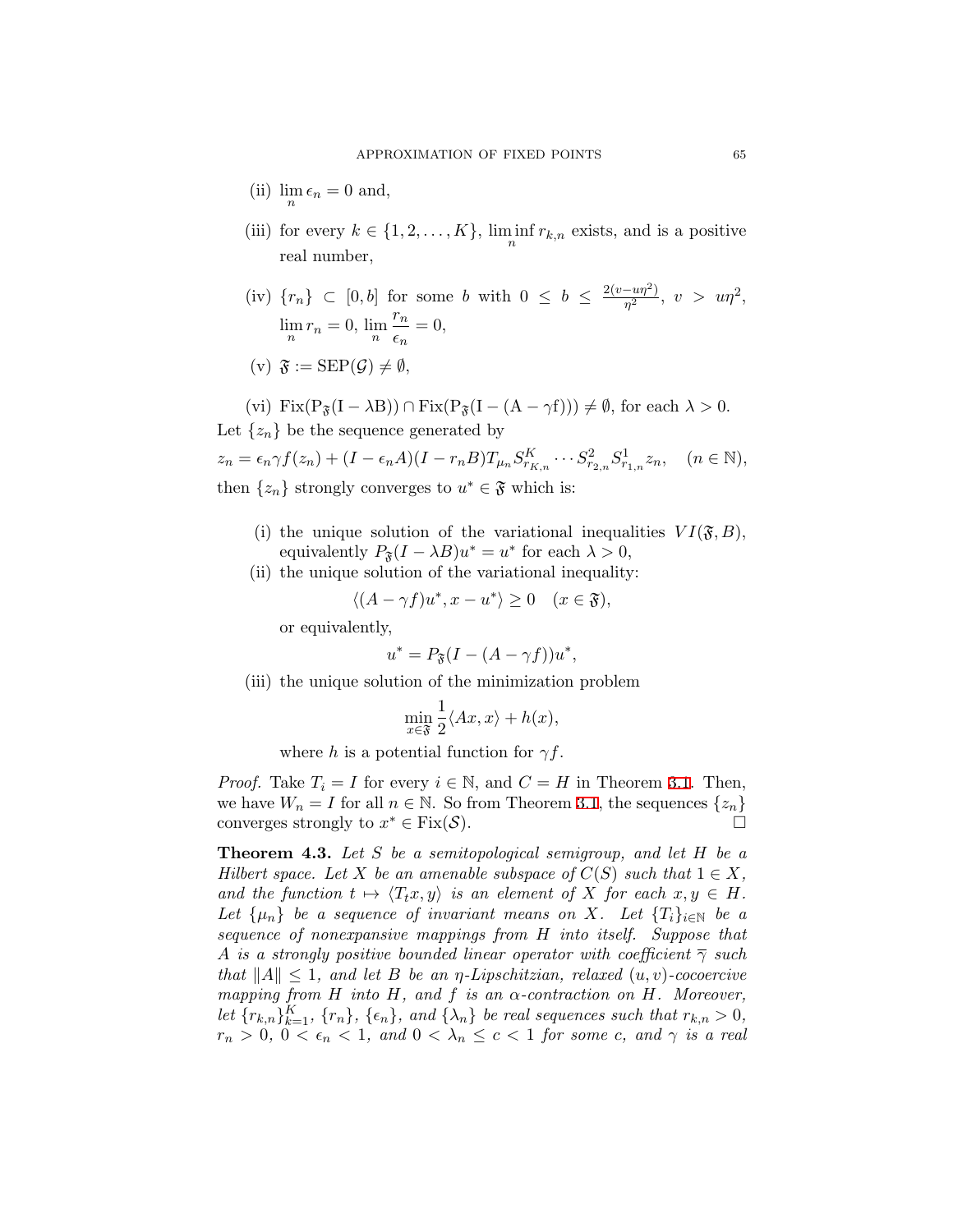*number such that*  $0 < 3\gamma < \overline{\gamma}$ *. For every*  $n \in \mathbb{N}$ *, let*  $W_n$  *be the mapping generated by*  $\{T_i\}$ *, and*  $\{\lambda_n\}$  *as in* ([2.1](#page-6-0))*, for every*  $k \in \{1, 2, ..., K\}$ *, and*  $n \in \mathbb{N}$ *. Assume that,* 

- (i)  $\lim_{n} \epsilon_n = 0$ ,
- (ii) *for every*  $k \in \{1, 2, \ldots, K\}$ ,  $\liminf_{n} r_{k,n}$  *exists and is a positive real number,*
- (iii)  ${r_n}$  ⊂ [0*, b*] *for some b with* 0 ≤ *b* ≤  $\frac{2(v up^2)}{n^2}$  $\frac{-u\eta^2}{\eta^2}, \ v > u\eta^2,$  $\lim_{n} r_n = 0$ ,  $\lim_{n} \frac{r_n}{\epsilon_n}$  $\frac{n}{\epsilon_n} = 0,$  $(v)$   $\mathfrak{F} := \bigcap_{n \in \mathbb{N}} \text{Fix}(T_n) \neq \emptyset$ ,

$$
(vi) Fix(P_{\mathfrak{F}}(I - \lambda B)) \cap Fix(P_{\mathfrak{F}}(I - (A - \gamma f))) \neq \emptyset, for each \lambda > 0.
$$

Let  $\{z_n\}$  be the sequence generated by

$$
z_n = \epsilon_n \gamma f(W_n z_n) + (I - \epsilon_n A)(I - r_n B)W_n z_n, \quad (n \in \mathbb{N}),
$$

*then,*  $\{z_n\}$  *strongly converges to*  $u^* \in \mathfrak{F}$  *which is:* 

- (i) the unique solution of the variational inequalities  $VI(\mathfrak{F}, B)$ , equiv- $\alpha$  *alently*  $P_{\mathfrak{F}}(I - \lambda B)u^* = u^*$  *for each*  $\lambda > 0$ *,*
- (ii) *the unique solution of the variational inequality:*

$$
\langle (A - \gamma f)u^*, x - u^* \rangle \ge 0, \quad (x \in \mathfrak{F}),
$$

*or equivalently,*

$$
u^* = P_{\mathfrak{F}}(I - (A - \gamma f))u^*,
$$

(iii) *the unique solution of the minimization problem*

$$
\min_{x \in \mathfrak{F}} \frac{1}{2} \langle Ax, x \rangle + h(x),
$$

*where h is a potential function for*  $\gamma f$ *.* 

*Proof.* Take  $G_k = 0$  for every  $k \in \{1, 2, \ldots, K\}$ ,  $S = \{I\}$  and  $C = H$  in Theorem [3.1.](#page-7-1) Then, we have  $\text{Fix}(\mathcal{S}) = H$  and  $S_{r_{K,n}}^K \cdots S_{r_{2,n}}^2 S_{r_{1,n}}^1 z_n = z_n$ . So from Theorem [3.1](#page-7-1), the sequences  $\{z_n\}$  converges strongly to  $x^*$ .  $\Box$ 

*Remark* 4.4*.* Since *v*-strongly monotone mappings are relaxed (*u, v*) cocoercive, Theorem [3.1](#page-7-1) is valid if we replace the relaxed (*u, v*)-cocoercive condition on *B* by condition that *B* is an *r*-strongly monotone mapping.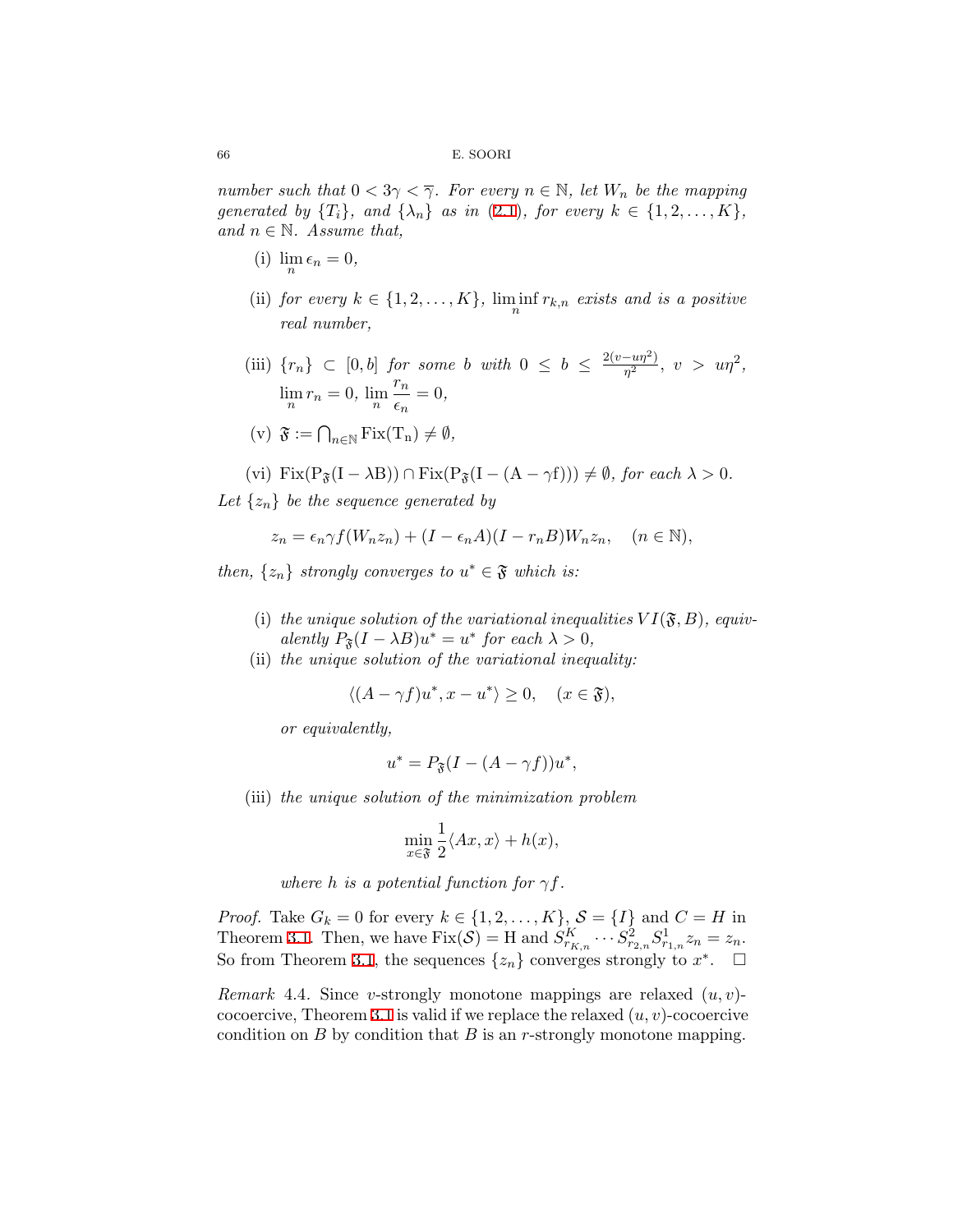**Acknowledgment.** The author wish to thank the Lorestan University for their support.

## **REFERENCES**

- <span id="page-18-8"></span>1. V. Colao, G.L. Acedo, and G. Marino, *An implicit method for finding common solutions of variational inequalities and systems of equilibrium problems and fixed points of infinite family of nonexpansive mappings*, Nonlinear Anal., 71 (2009) 2708-2715.
- <span id="page-18-7"></span>2. P.L. Combettes and S.A. Hirstoaga, *Equilibrium programming in Hilbert spaces*, J. Nonlinear Convex Anal., 6 (1) (2005) 117-136.
- <span id="page-18-3"></span>3. K. Goebel and W.A. Kirk, *Topics in metric fixed point theory*, Cambridge Stud. Adv. Math., Cambridge, 1990.
- <span id="page-18-4"></span>4. N. Hirano, K. Kido, and W. Takahashi, *Nonexpansive retractions and nonlinear ergodic theorems in Banach spaces*, Nonlinear Anal., 12 (1988), 1269-1281.
- <span id="page-18-2"></span>5. N. Hussain, M.L. Bami, and E. Soori, *An implicit method for finding a common fixed point of a representation of nonexpansive mappings in Banach spaces*, Fixed Point Theory Appl., (2014), DOI: 10.1186/1687-1812-2014-238.
- <span id="page-18-5"></span>6. K. Kido and W. Takahashi, *Mean ergodic theorems for semigroups of linear continuous in Banach spaces*, J. Math. Anal. Appl., 103 (1984), 387-394.
- <span id="page-18-6"></span>7. G. Marino and H.K. Xu, *A general iterative method for nonexpansive mappings in Hilbert spaces*, J. Math. Anal. Appl., 318 (1) (2006) 43-52.
- <span id="page-18-0"></span>8. A. Moudafi, *Viscosity approximation methods for fixed-points problems*, J. Math. Anal. Appl., 241 (1) (2000) 46-55.
- <span id="page-18-9"></span>9. Z. Opial, *Weak convergence of the sequence of successive approximations for nonexpansive mappings*, Bull. Amer. Math. Soc., 73 (1967) 595-597.
- <span id="page-18-1"></span>10. S. Plubtieng and R. Punpaeng, *A general iterative method for equilibrium problems and fixed point problems in Hilbert spaces*, J. Math. Anal. Appl., 336 (2007) 455-469.
- <span id="page-18-10"></span>11. X. Qin, M. Shang, and Y. Su, *Strong convergence of a general iterative algorithm for equilibrium problems and variational inequality problems*, Math. Comput. Modelling, 48 (2008) 1033-1046.
- <span id="page-18-12"></span>12. S. Saeidi, *Comments on relaxed* (*γ, r*)*-cocoercive mappings*, Int. J. Nonlinear Anal. Appl., 1 (2010) 54-57.
- <span id="page-18-11"></span>13. K. Shimoji and W. Takahashi, *Strong convergence to common fixed points of infinite nonexpansive mappings and applications*, Taiwanese J. Math., 5 (2001)387-404.